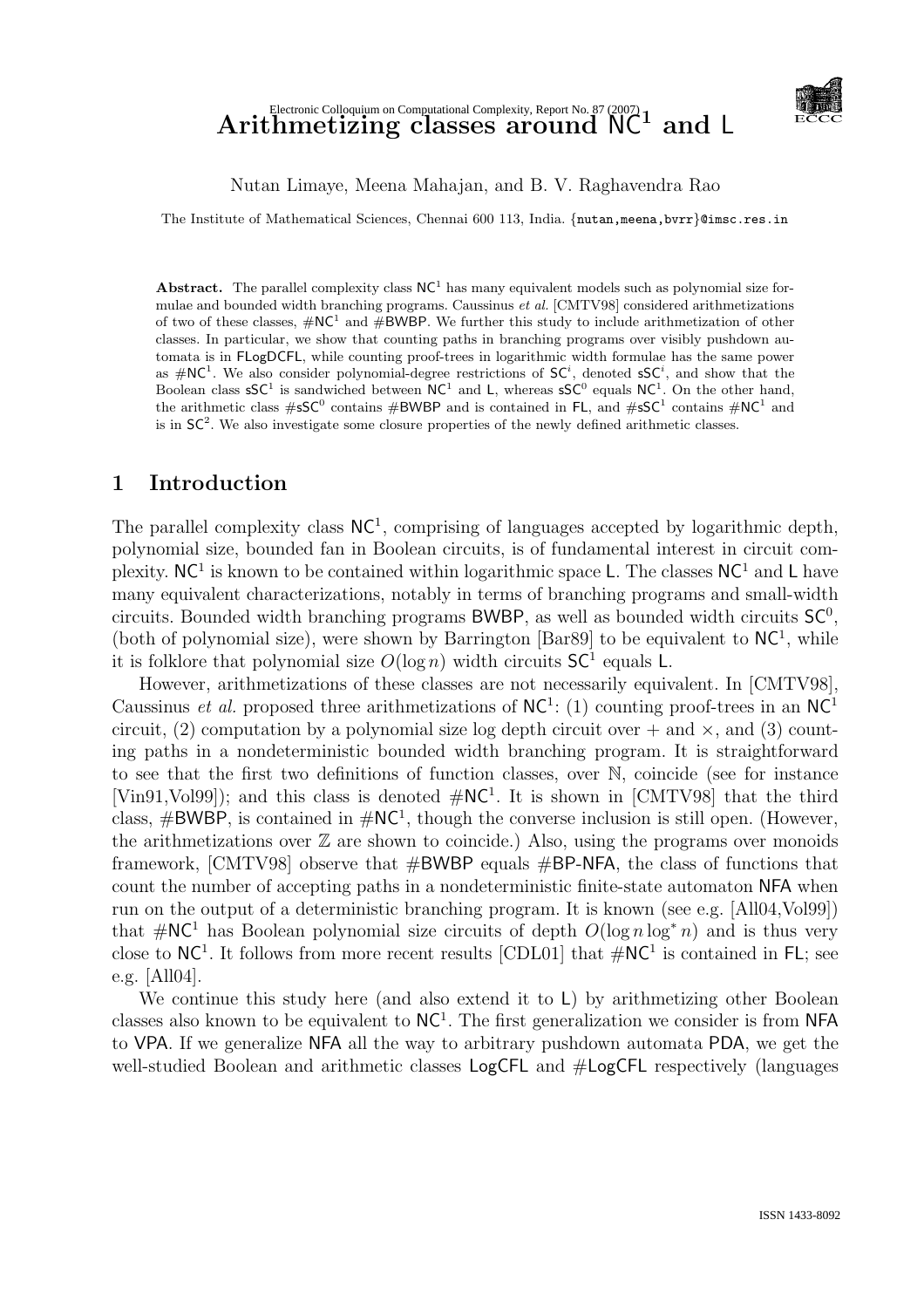logspace many-one reducible to some context free language), containing the Boolean and arithmetic analogues of nondeterministic logspace NL and #L. A non-trivial restriction of PDA is the class of languages accepted by visibly pushdown automata VPA. These are PDA with no  $\epsilon$ -moves, whose stack behaviour (push/pop/no change) is dictated solely by the input letter under consideration. They are also referred to as input-driven PDA, and have been studied in [Meh80,BV83,Dym88,AM04,AKMV05]. In [Dym88], languages accepted by such PDA are shown to be in  $NC<sup>1</sup>$ , while in [AM04] it is shown that such PDA can be determinized. Thus they lie properly between regular languages and deterministic contextfree languages, and membership is complete for  $NC<sup>1</sup>$ . The arithmetic version we consider is #BP-VPA, counting the number of accepting paths in a VPA, when run on the output of a deterministic branching program. It is clear that this contains #BP-NFA. We had claimed in a preliminary version of this paper [LMR07] that in fact the two are equal, and thus adding a stack to an NFA but restricting usage of the stack to a visible or input-driven nature adds no power to the closure of the class under projections. Unfortunately, the proof in [LMR07] is incorrect (see Section 3 for details), and we do not know an alternative proof. What we do show here is that functions in #BP-VPA can be evaluated in the deterministic analogue of LogCFL, FLogDCFL.

The next class we consider is arithmetic formulae. It is known that formulae F (circuits with fanout 1 for each gate) and even logarithmic width formulae LWF have the same power as  $NC<sup>1</sup>$  [IZ94]. Applying either of definition (1) or (2) above to formulae gives the function classes #F and #LWF. It is known [BCGR92] that  $\#LWF \subseteq \#F = \#NC^1$ . We show that this is in fact an equality. Thus even in the arithmetic setting, LWF have the full power of  $NC<sup>1</sup>$ .

Next we consider bounded width circuits. SC is the class of polynomial size poly-logarithmic width (width  $O(\log^i n)$  for  $SC^i$ ) circuits, and corresponds in the uniform setting to a simultaneous time-space bound. (SC stands for Steve's Classes, named after Stephen Cook who proved the first non-trivial result about polynomial time log-squared space PLoSS, i.e.  $SC^2$ , in [Coo79]. See for instance [Joh90]). It is known that  $SC^0$  equals  $NC^1$  [Bar89].

However, this equality provably does not carry over to the arithmetic setting, since it is easy to see that even  $SC^0$  over N can compute values that are infeasible (needing superpolynomially long representation). So we consider the restriction to polynomial degree, denoted by  $\mathsf{sSC}^0$ , before arithmetizing to get  $\# \mathsf{sSC}^0$ . We observe that in the Boolean setting, this is not a restriction at all;  $\mathsf{sSC}^0$  equals  $\mathsf{NC}^1$  as well. However, the arithmetization does not appear to collapse to either of the existing classes. We show that  $\#sSC^0$  lies between #BWBP and FL.

The polynomial-degree restriction of  $SC<sup>0</sup>$  immediately suggests a similar restriction on all the  $SC<sup>i</sup>$  classes. We thus explore the power of  $\mathsf{sSC}^i$  and  $\mathsf{sSC}$ , the polynomial-degree restrictions of  $SC<sup>i</sup>$  and SC respectively, and their corresponding arithmetic versions  $\#sSC<sup>i</sup>$  and  $\#sSC$ . This restriction automatically places the corresponding classes in LogCFL and #LogCFL, since LogCFL is known to equal languages accepted by polynomial size polynomial degree circuits [Sud78,Ruz80], and since the arithmetic analogue also holds [Vin91,NR95]. Thus we have a hierarchy of circuit classes between  $NC<sup>1</sup>$  and LogCFL. Other hierarchies sitting in this region are polynomial size branching programs of polylog width, limited by NL in LogCFL,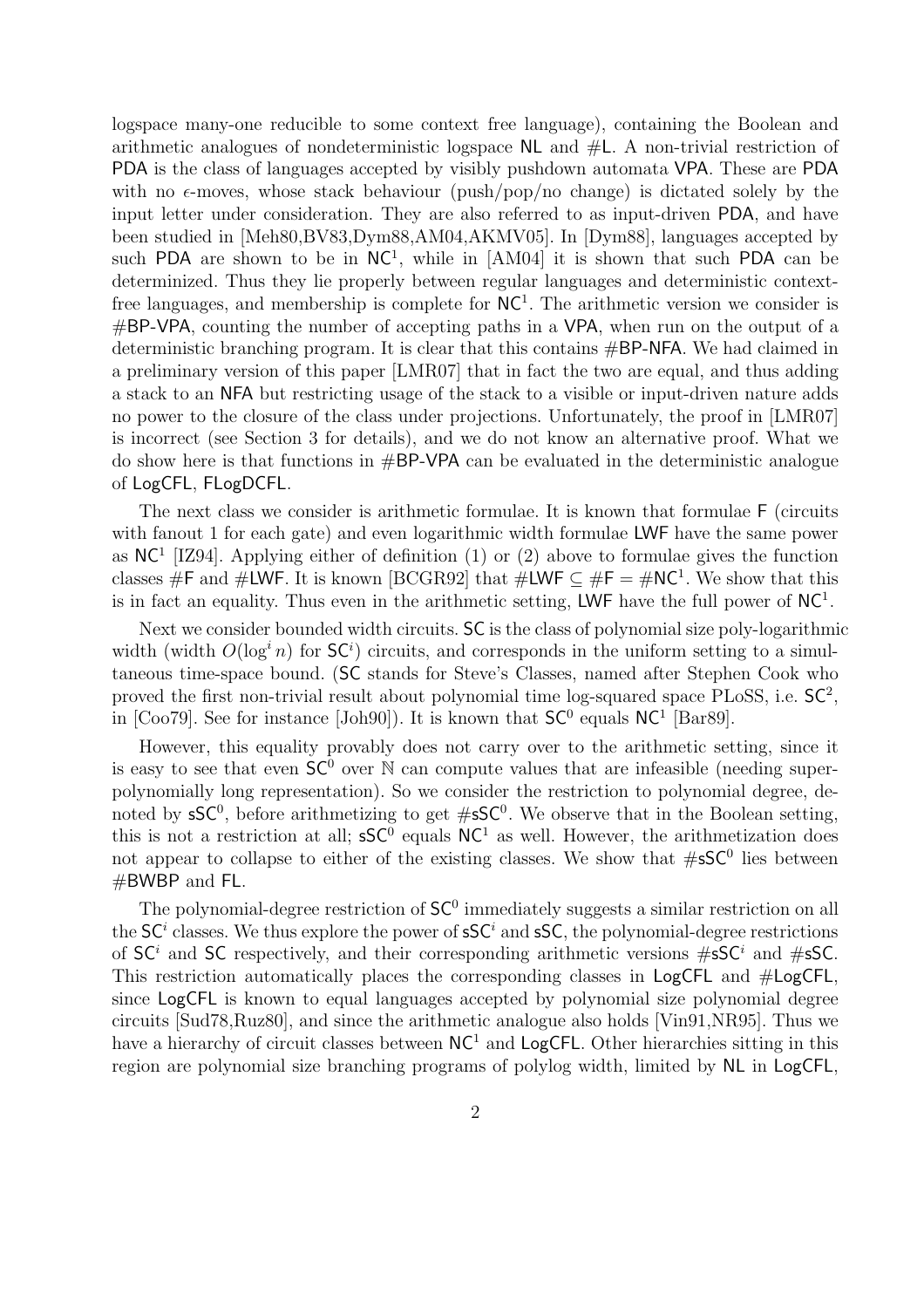

Fig. 1. Hierarchies of classes between  $NC^1$  and LogCFL

and polynomial size circuits with AND fan in 2 and OR fan in polylog, limited by  $SAC<sup>1</sup>$ which equals  $LogCFL[Van91]$ ; see [Vin96]. In both of these hierarchies, [Vin96] establishes closure under complementation. For  $\mathsf{sSC}^i$ , we have a weaker result: co- $\mathsf{sSC}^i$  is contained in  $\mathsf{sSC}^{2i}$ . Figure 1 shows these hierarchies and their relationships.

It is not clear what power the Boolean class  $S\mathcal{S}C^1$  possesses: is it strong enough to equal  $SC<sup>1</sup>$ , or is the polynomial degree restriction crippling enough to bring it down to  $SC^0=NC^1$ ? We show that all of  $\#\text{NC}^1$  is captured by  $\#\text{SC}^1$ , which is contained in Boolean SC<sup>2</sup>. Note that the maximal fragments of NC hitherto known to be in SC were LogDCFL [Coo71,DC89,FLR96] and randomized logspace RL [Nis94]; we do not know how this fragment compares with them. In fact, turning the question around, studying sSC is an attempt to understand fragments of SC that lie within NC.



Fig. 2. Boolean classes and their arithmetizations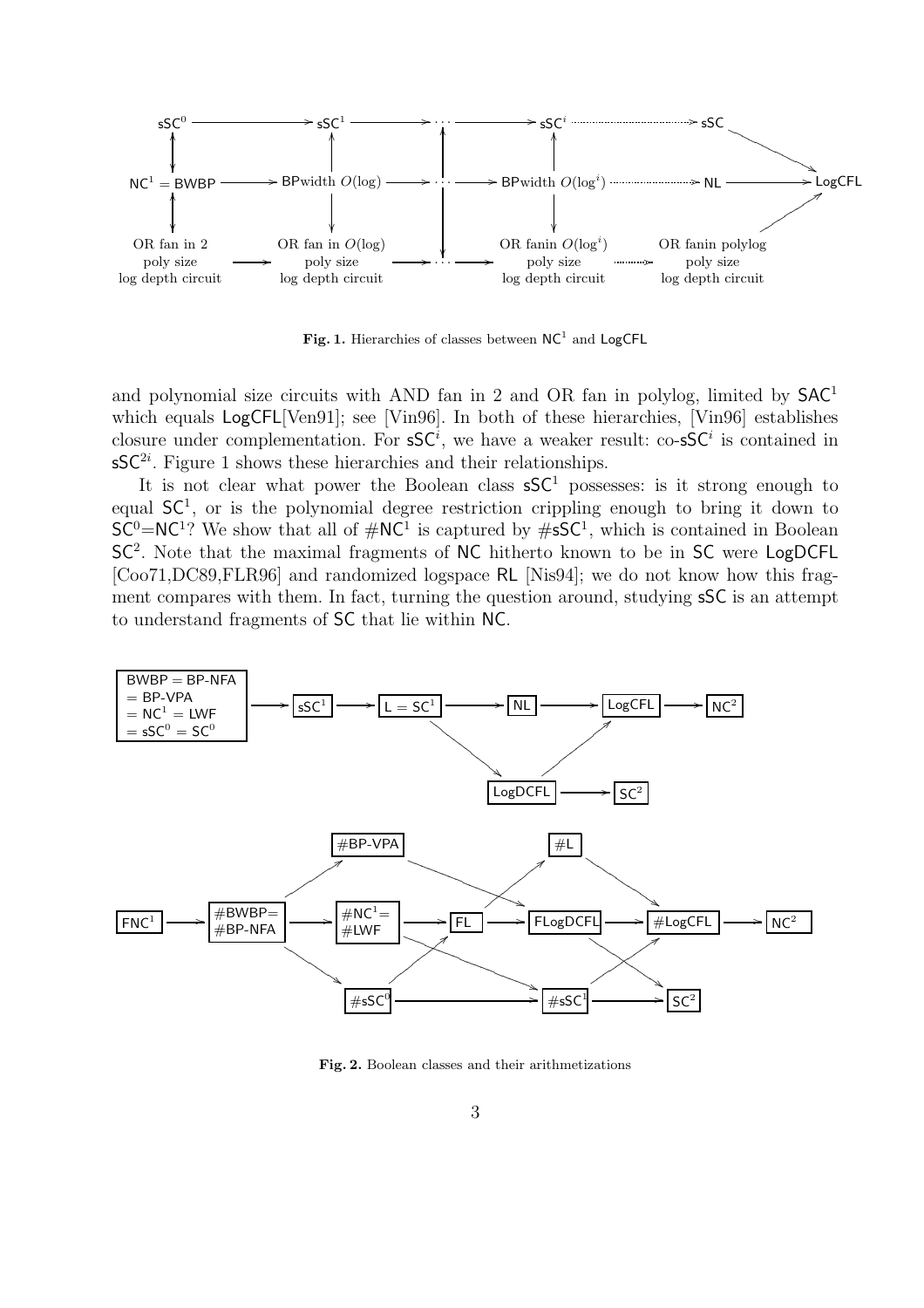Our main results can be summarized in Figure 2. It shows that corresponding to Boolean NC<sup>1</sup> , there are four naturally defined arithmetizations, while the correct arithmetization of L is still not clear. We also show that three of the arithmetizations of  $NC<sup>1</sup>$  coincide under modulo tests, for any fixed modulus; see Figure 3. For the fourth arithmetization, #BP-VPA, we show that a modulus test for any fixed modulus is in L.



Fig. 3. Parity Classes around  $NC<sup>1</sup>$ 

A key to understanding function classes better is to investigate their closure properties. We present some such results concerning  $\#\mathsf{sSC}^i$ .

This paper is organized as follows. Definitions and notation are presented in Section 2. Sections 3 and 4 present the bounds on  $\#BP\text{-}VPA$  and  $\#LWF$ , respectively. Section 5 introduces and presents bounds involving  $S\mathsf{C}^i$  and  $\#S\mathsf{C}^i$ . Some closure properties of these classes are presented in Section 6, where also the collapse of the modulus test classes:  $NC<sup>1</sup>=$  $\oplus NC^1 = \oplus BWBP = \oplus sSC^0$  is also presented (as shown in Figure 3).

## 2 Preliminaries

Machine classes: L and NL denote the classes of languages accepted by deterministic and nondeterministic logspace-bounded machines. LogCFL denotes the class of languages logspace many-one reducible to some context-free language CFL, and is equivalently characterised as the class of languages accepted by nondeterministic logspace machines when augmented with a pushdown stack but restricted to halt within polynomial time. Its deterministic counterpart, LogDCFL, is similarly defined and similarly characterized.

**Boolean circuit classes:** By  $NC<sup>1</sup>$  we denote the class of languages which can be accepted by a family  ${C_n}_{n>0}$  of polynomial size  $O(\log n)$  depth bounded circuits, with each gate having a constant fanin. A branching program is a layered acyclic graph G with edges labeled by constants or literals, and with two special vertices s and t. It accepts an input x if it has an  $s \sim t$  path where each edge is labeled by a true literal or the constant 1. BWBP denotes the class of languages that can be accepted by families of polynomial size bounded width branching programs  ${G_n}_{n>0}$ , where the graph  $G_n$  considers n variables. BWC is the class of languages which can be accepted by a family  ${C_n}_{n\geq 0}$  of constant width, polynomial size circuits, where width of a circuit is the maximum number of gates at any level of the circuit.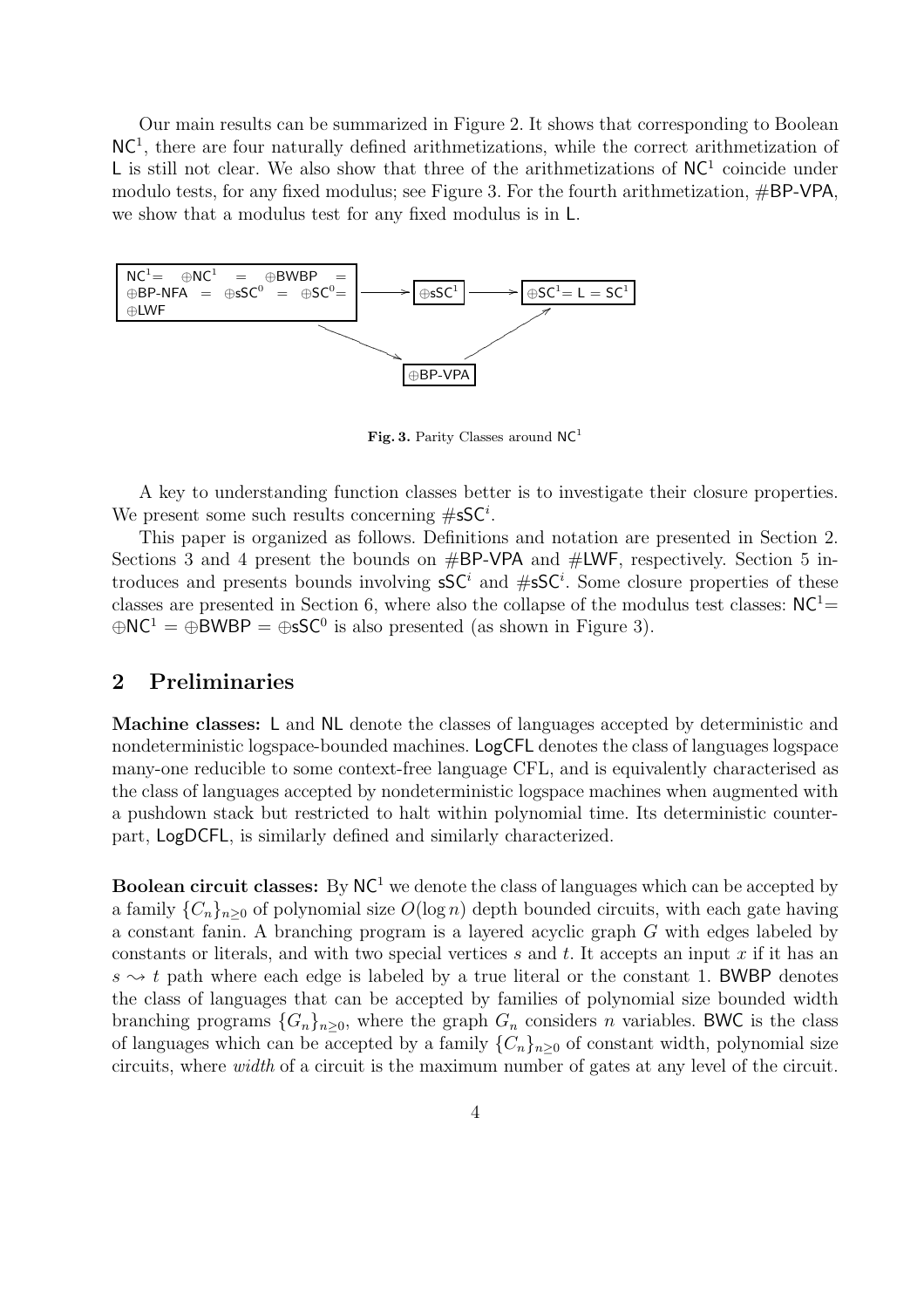Here the circuit is assumed to be layered: a gate at layer  $i$  can receive as input either a constant, or a circuit input, or the output of a gate at layer  $i - 1$ . A branching program can be equivalently viewed as a skew circuit, i.e., a circuit in which each AND gate has at most one input wire that is not a circuit input; hence BWBP is in BWC.  $SC<sup>i</sup>$  is the class of languages which can be accepted by a family  ${C_n}_{n>0}$  of polynomial size circuits of width  $O(\log^i n)$ . Thus we have by definition, BWC = SC<sup>0</sup>. For the class SC<sup>i</sup> we assume, without loss of generality, that every gate has fan-in  $O(1)$  (fan-in  $f = O(\log^3 n)$ ) is replaced by a width  $O(1)$ , depth  $O(f)$  circuit). LWF is the class of languages which can be accepted by a family  ${F_n}_{n>0}$  of polynomial size formulae with width bounded by  $O(\log n)$ . Without the width bound, denote the family of polynomial size formula by F.

**Visibly pushdown automata:** A visibly pushdown automaton (VPA) is a PDA  $M =$  $(Q, Q_{in}, \Delta, \Gamma, \delta, Q_F)$  working over an input alphabet  $\Delta$  that is partitioned as  $(\Delta_c, \Delta_r, \Delta_{int})$ . Q is a finite set of states,  $Q_{in}$ ,  $Q_F \subseteq Q$  are the sets of initial and final states respectively,  $\Gamma$  is the stack alphabet containing a special bottom-of-stack marker ⊥, and acceptance is by final state. The transition function  $\delta$  is constrained so that if  $a \in \Delta_c$ , then  $\delta(p, a) = (q, \gamma)$  (push move, independent of top-of-stack). If  $a \in \Delta_r$ , then  $\delta(p, a, \gamma) = q$  (pop),  $\delta(p, a, \perp) = q$ (pop on empty stack). If  $a \in \Delta_{int}$ , then  $\delta(p, a) = q$  (internal move independent of the top-of-stack).

The input letter completely dictates the stack movement. Also the pushdown automata is assumed to be  $\epsilon$ -move-free, while  $\delta$  is allowed to be non-deterministic.

Programs over automata: For defining branching programs over automata, we follow notation from [CMTV98]. A nondeterministic automaton is a tuple of the form  $(Q, \Delta, q_0, \delta, F)$ , where Q is the finite set of states,  $\Delta$  is the input alphabet,  $q_0 \in Q$  is the initial state,  $F \subseteq Q$ is the set of accepting states and  $\delta: Q \times \Delta \rightarrow \mathcal{P}(Q)$ .

A projection  $P = (\Sigma, \Delta, S, B, E)$  over  $\Delta$  is a family  $P = (P_n)_{n \in N}$  of n-projections over  $\Delta$ , where an n-projection over  $\Delta$  is a finite sequence of pairs  $(i, f)$  with  $1 \leq i \leq n$  and  $f: \Sigma \to \Delta$ . The length of the sequence is denoted by  $S_n$ , its j-th instruction is denoted by  $(B_n(j), E_n(j))$  where  $S : \mathbb{N} \to \mathbb{N}, B : \mathbb{N} \times \mathbb{N} \to \mathbb{N}, E : \mathbb{N} \times \mathbb{N} \to \Delta^{\Sigma}$ . B pulls out a letter  $x_{B_{|x|}(j)} \in \Sigma$  from the input x and E projects it to a letter in the alphabet  $\Delta$ . Thus the string  $x \in \Sigma^*$  is projected to a string  $P(x) \in \Delta^*$ . FDLOGTIME uniformity for the projections is assumed.

A branching program over a nondeterministic automaton  $N = (Q, \Delta, q_0, \delta, F)$  is a projection  $P = (\Sigma, \Delta, S, B, E)$ . It accepts  $x \in \Sigma^*$  if N accepts the projection of x. BP-NFA is the class of all languages recognized by uniform polynomial length programs over a nondeterministic automaton<sup>1</sup>. Analogously, BP-VPA is the class of all languages recognized by uniform polynomial length programs over a VPA.

<sup>&</sup>lt;sup>1</sup> In [CMTV98], this class is called BP. We introduce this new notation to better motivate the next definition, of BP-VPA.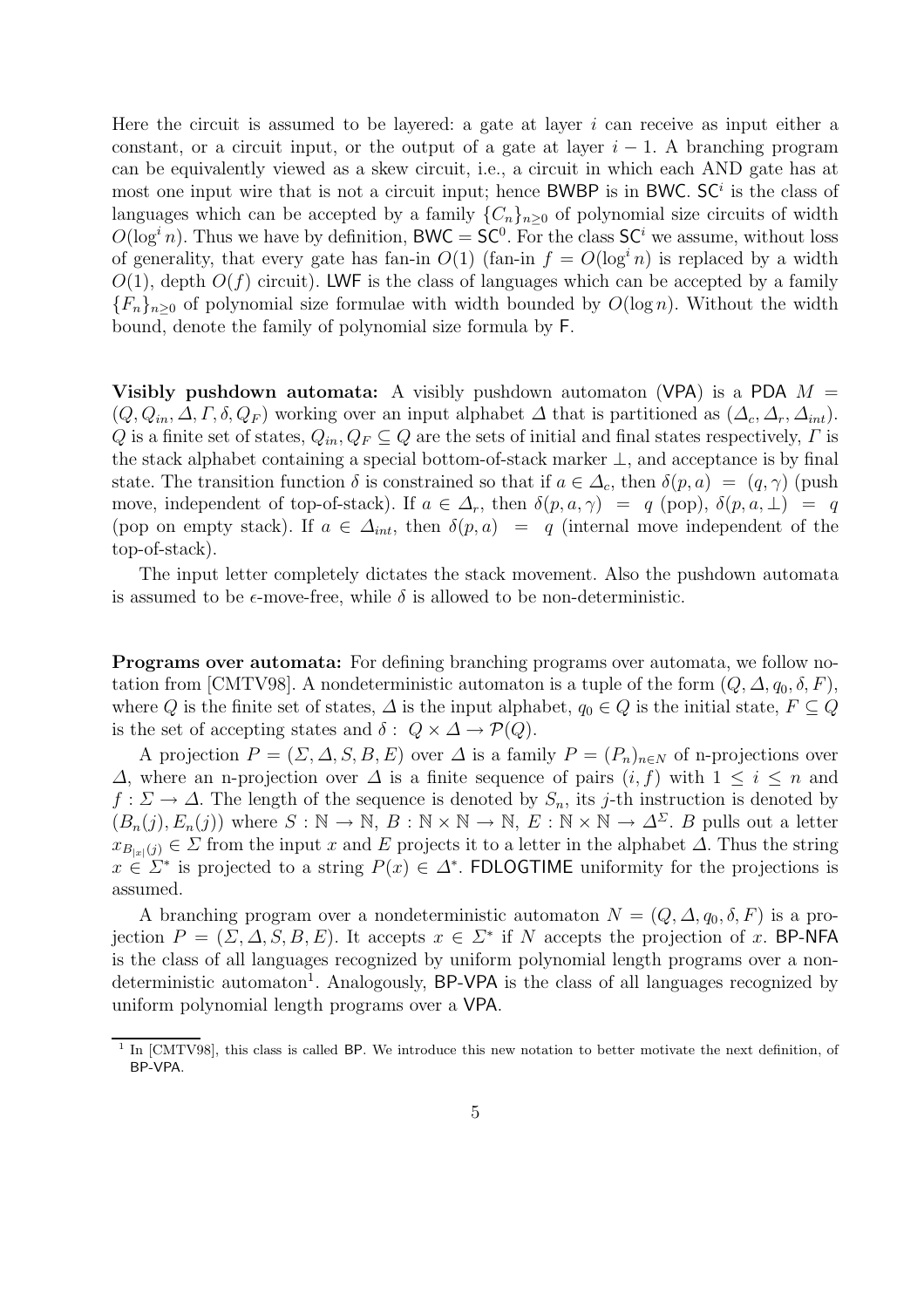Arithmetic classes: The corresponding arithmetic classes are defined as follows:

$$
\# \text{BWBP} = \{ f : \{0, 1\}^* \to \mathbb{N} \mid f = \#s \leadsto t \text{ paths in a BWBP} \}
$$

$$
\#NC^1 = \left\{ f : \{0,1\}^* \to \mathbb{N} \mid f \text{ can be computed by a polynomial size } O(\log n) \right\}
$$
  
depth bounded fanin circuit over  $\{+, \times, 1, 0, x_i, \overline{x_i}\}$ .

$$
\# \mathsf{BP-NFA} = \left\{ f : \{0,1\}^* \to \mathbb{N} \mid \begin{array}{c} f(x) = \# \text{accept}(P_n, x) \text{ for some uniform} \\ \text{polynomial length } \mathsf{BP} \text{ } P \text{ over an } \mathsf{NFA} \text{ } N \end{array} \right\}
$$

Here,  $\#\text{accept}(P, x)$  denotes the number of distinct accepting paths of N on the projection of x,  $P(x)$ .

For each of these counting classes, the corresponding Diff classes are defined by taking the difference of two  $\#$  functions, while the Gap classes are defined by taking closure of the class under subtraction (equivalently, by allowing the constant  $-1$  in the circuit). For reasonable classes (in particular, for the classes we consider), Diff and Gap coincide, see [Vol99].

**Definition 1.** For any function class  $\#C$ , let  $\mathsf{Mod}_p C$  denote the class of languages L such that there is an  $f \in \#C$  satisfying

$$
\forall x \in \Sigma^* : x \in L \Longleftrightarrow f(x) \equiv 0 \mod p
$$

Known results: In [Bar89], Barrington showed that  $NC<sup>1</sup>$  = BWBP= BWC. As observed in [CMTV98], BWBP coincides with BP-NFA; thus  $NC<sup>1</sup>=$  BP-NFA. Later on, Istrail and Zivkovic showed in [IZ94] that  $NC<sup>1</sup>= LWF$ . In [Dym88], Dymond showed that acceptance by VPAs can be checked in  $NC^1$ , and hence BP-VPA=  $NC^1$ . Thus

Lemma 1 ([Bar89,CMTV98,IZ94,Dym88]).

$$
NC1 = BWBP = SC0 = LWF = BP-NFA = BP-VPA
$$

Though the above classes are all equal in the Boolean setting, in the arithmetic setting the equivalences are not established, and strict containments are also not known. The best known relationships among these classes are as below.

## Lemma 2 ([CMTV98]).

 $FNC^1 \subset \#BWBP = \#BP-NFA \subset \#NC^1 \subset \text{GapBWBP} = \text{GapNC}^1 \subset \text{L}$ 

The Chinese Remaindering Technique: We will frequently use the following result, and its algorithmic version stated below.

**Lemma 3 (Chinese Remainder Theorem CRT; folklore).** For each  $k$ , let  $P_k$  be the product of the first k primes,  $p_1 < \ldots < p_k$ . Then each integer in the interval  $[0, P_k)$  is uniquely determined by its residues modulo these k primes.

Lemma 4 (Algorithmic version of CRT; [CDL01], see also [All01]). For each k, let  $P_k$  be the product of the first k primes,  $p_1 < \ldots < p_k$ . Given a k-tuple  $\langle a_1, \ldots a_k \rangle$  where for each i,  $a_i \in [0, p_i)$ , the unique integer  $a \in [0, P_k)$  such that  $a_i = a \mod p_i$  for each i can be computed in L.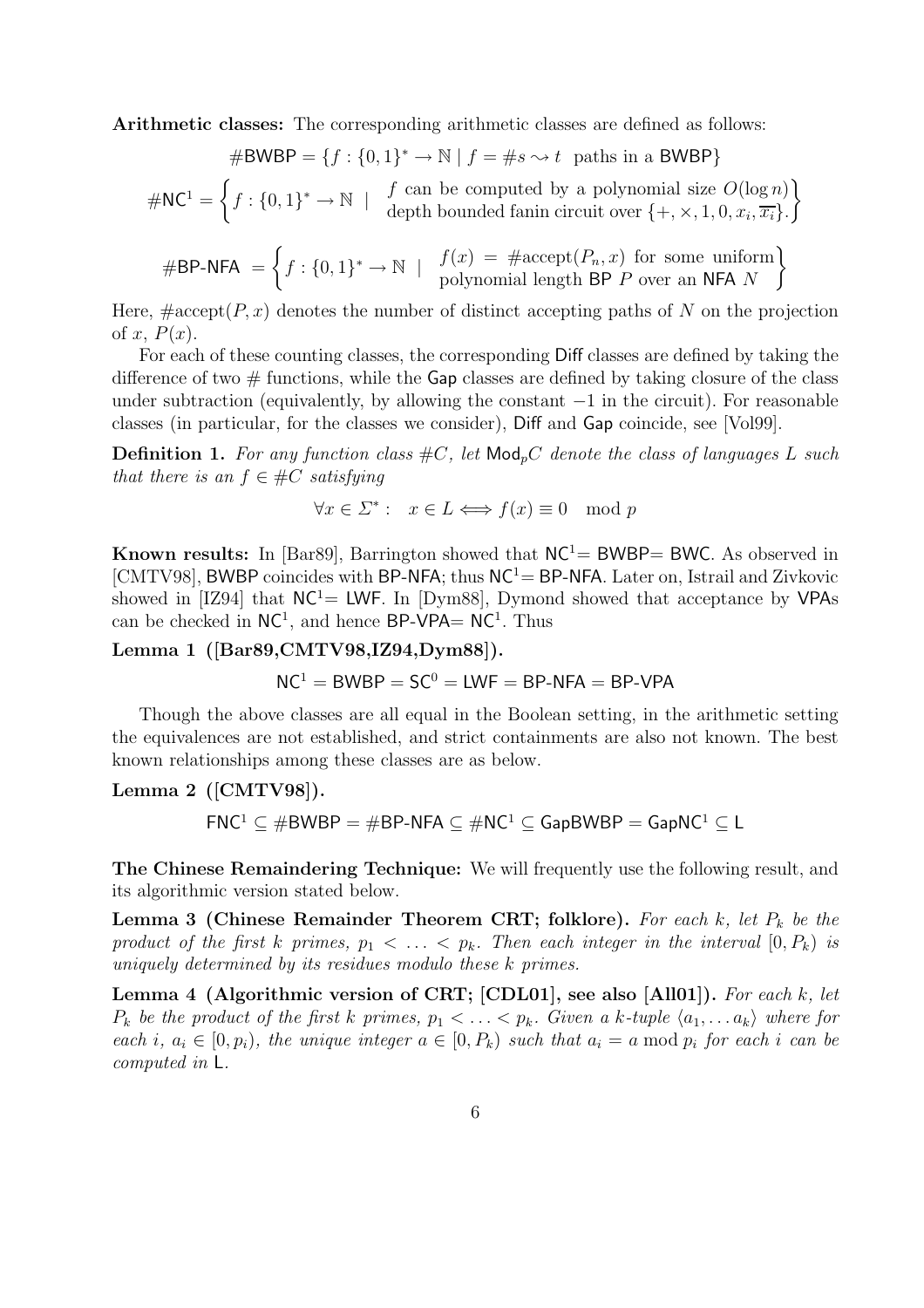## 3 Counting accepting runs in visibly pushdown automata

Visibly pushdown automata (VPA) were defined by Alur and Madhusudan ([AM04]) as a restriction of pushdown automata where the stack movement is dictated by the input letter. Languages accepted by VPA are called visibly pushdown languages (VPL). In [AM04,AKMV05], many closure properties and decidability of many properties on VPL were proved. Previously, Mehlhorn ([Meh80]) had defined input driven languages (IDL). It is easy to see that IDL and VPL coincide. In [Meh80], it was shown that recognition problem for IDL is in DSPACE( $\log n \log \log n$ ). This was improved to L in [BV83] and further to NC<sup>1</sup> in [Dym88]. The last result non-trivially used Buss's result for the Boolean formula value problem [Bus87]. Regular languages by definition are contained in  $VPL$  and the class REG is complete for  $NC<sup>1</sup>$ . Thus, the  $NC<sup>1</sup>$  upper bound is tight for  $VPL$  under reasonable reductions.

We introduce a natural arithmetization of BP-VPA, by counting the number of accepting paths in a VPA rather than in an NFA. The definition mimics that of BP-NFA.

Given a uniform polynomial length branching program  $P$  over a VPA  $M$ , the number of distinct accepting paths of M on the projection of x is denoted by  $\#\text{accept}(P, x)$ .

#### Definition 2.

$$
\#BP\text{-}VPA = \left\{ f : \{0,1\}^* \to \mathbb{N} \mid \begin{matrix} f(x) = \# accept(P_{|x|}, x) \text{ for some uniform} \\ polynomial \text{ length BP } P \text{ over a VPA } M \end{matrix} \right\}
$$

The main result of this section is that functions in #BP-VPA can be evaluated in FLogDCFL. In an earlier version of this paper ([LMR07]), we had claimed that in fact  $#BP-VPA$  equals  $#BP-NFA$ . While this may well be true, the construction we gave there is erroneous, and we do not have an alternative proof.

A secondary result is that functions in #BP-VPA can be evaluated, modulo any fixed number, in FL.

#### 3.1 Where the #BP-VPA  $\subset$  #BP-NFA proof fails

Consider the following VPA:  $M = (Q, \Delta, Q_{in}, \Gamma, \delta, Q_F)$  where

- $-Q = \{q_0, q_1, q_2, q_3, q_4\}$  with  $Q_{in} = \{q_0\}, Q_F = \{q_4\}.$  $-\Delta = (\Delta_c, \Delta_r, \Delta_{int})$  with  $\Delta_c = \{a\}, \Delta_{int} = \{b\}, \Delta_r = \{c\},\$  $-I = \{X, Y, Z\}$
- $\delta$  contains the following transitions:  $\delta(q_0, a) = \{(q_1, X), (q_1, Y)\}\qquad \delta(q_2, c, Z) = \{q_3\}$  $\delta(q_1, a) = \{(q_2, Z)\}\$   $\delta(q_3, c, X) = \{q_4\}$ 
	- $\delta(q_2, b) = \{q_2\}$   $\delta(q_3, c, Y) = \{q_4\}$

On input aabcc, this VPA has 2 paths:

$$
(q_0, \perp) \rightarrow_a (q_1, X) \rightarrow_a (q_2, ZX) \rightarrow_b (q_2, ZX) \rightarrow_c (q_3, X) \rightarrow_c (q_4, \perp)
$$
  

$$
(q_0, \perp) \rightarrow_a (q_1, Y) \rightarrow_a (q_2, ZY) \rightarrow_b (q_2, ZY) \rightarrow_c (q_3, Y) \rightarrow_c (q_4, \perp)
$$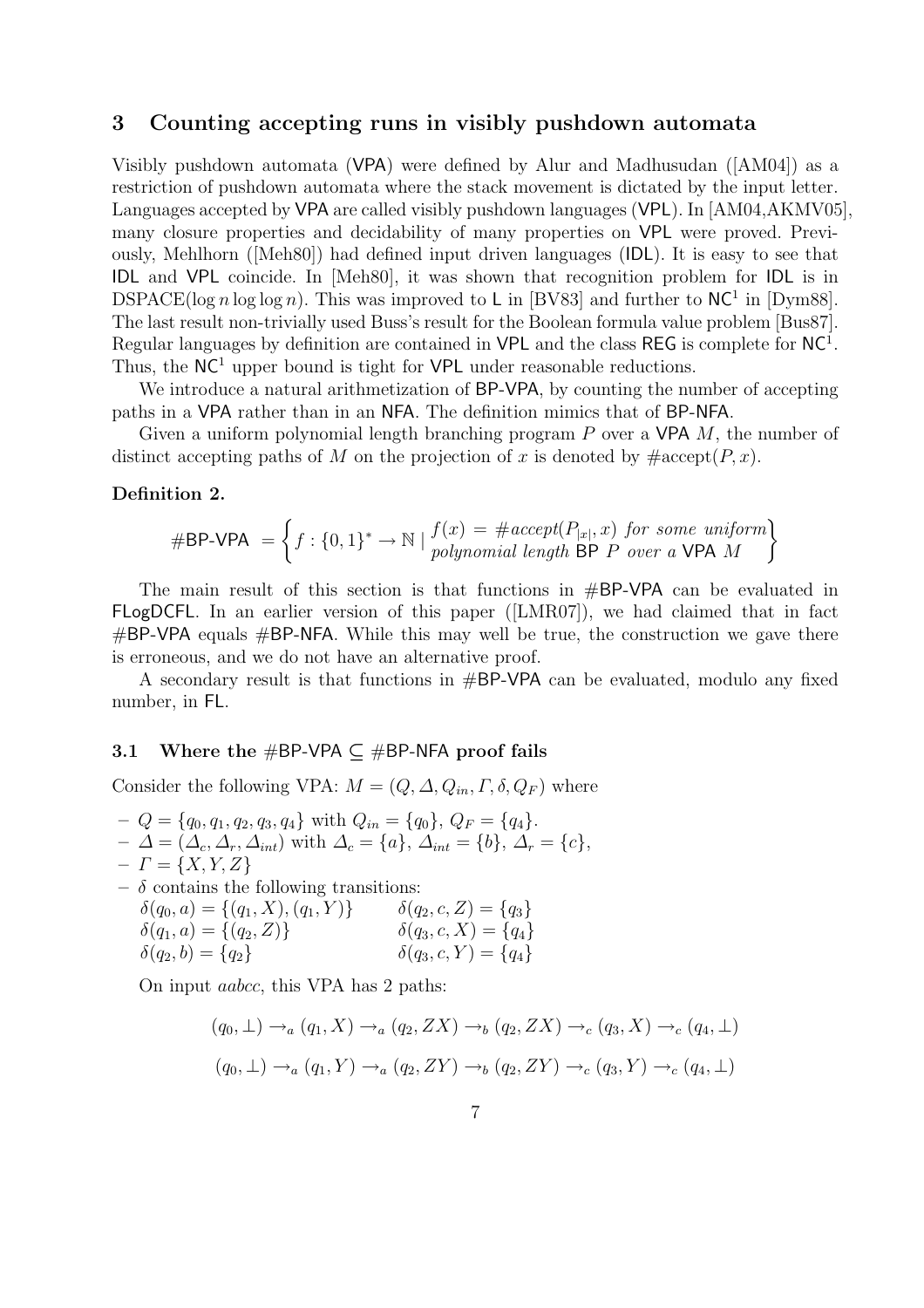The relevant portion of the BWBP constructed according to the prescription in [LMR07] is shown below. As can be seen, it has 4 paths, of which 2 do not correspond to any computation path of the VPA.



#### 3.2 Upper bounds for #BP-VPA and  $\text{Mod}_k$ BP-VPA

The main result of this section is the following theorem.

Theorem 1. #BP-NFA⊆ #BP-VPA⊆ FLogDCFL. For each fixed k,  $\textsf{Mod}_k$ BP-VPA  $\subset \mathsf{L}$ .

The first containment follows from definitions, since a VPA can simulate a NFA for any partition of the input. The rest of this section is devoted to proving the second and third containments. To see these, we consider the approach used by Braunmühl and Verbeek in [BV83]. They show that deciding membership in a fixed VPL is in L by first describing a  $O(\log^2 n)$  space,  $O(n \log n)$  time procedure and then modifying it to lower the space bound to  $O(\log n)$  (at the cost of time going up to  $O(n^2 \log n)$ ).

The essence of our proofs is captured in the following outline:

- 1. Algorithm 1 of [BV83] can be implemented in LogDCFL.
- 2. Arithmetizing Algorithm 1 to carry number of accepting paths rather than a Boolean bit indicating (non)-existence of accepting paths requires more than logarithmic auxiliary space. However, if the arithmetic values need  $O(\log n)$  bits each, then the algorithm can still be implemented in LogDCFL. Now, using Chinese remaindering (Lemma 4), we can compute the actual function value in FLogDCFL.
- 3. Arithmetizing Algorithm 2 of [BV83] requires  $O(\log^2 n)$  space, even if used in conjunction with Lemma 4. However, if the arithmetic values need  $O(1)$  bits each, then the algorithm can be implemented in  $\mathsf{L}$ . So for any fixed modulus k, counting the number of accepting paths modulo k can be done in L.

We now describe the individual steps. The algorithms of [BV83] assumed that VPAs accept only well-matched strings (strings such that every prefix of the string has at least as many push letters as pop letters, and the total number of push letters in the string equals the total number of pop letters). We first show that this is not a restriction.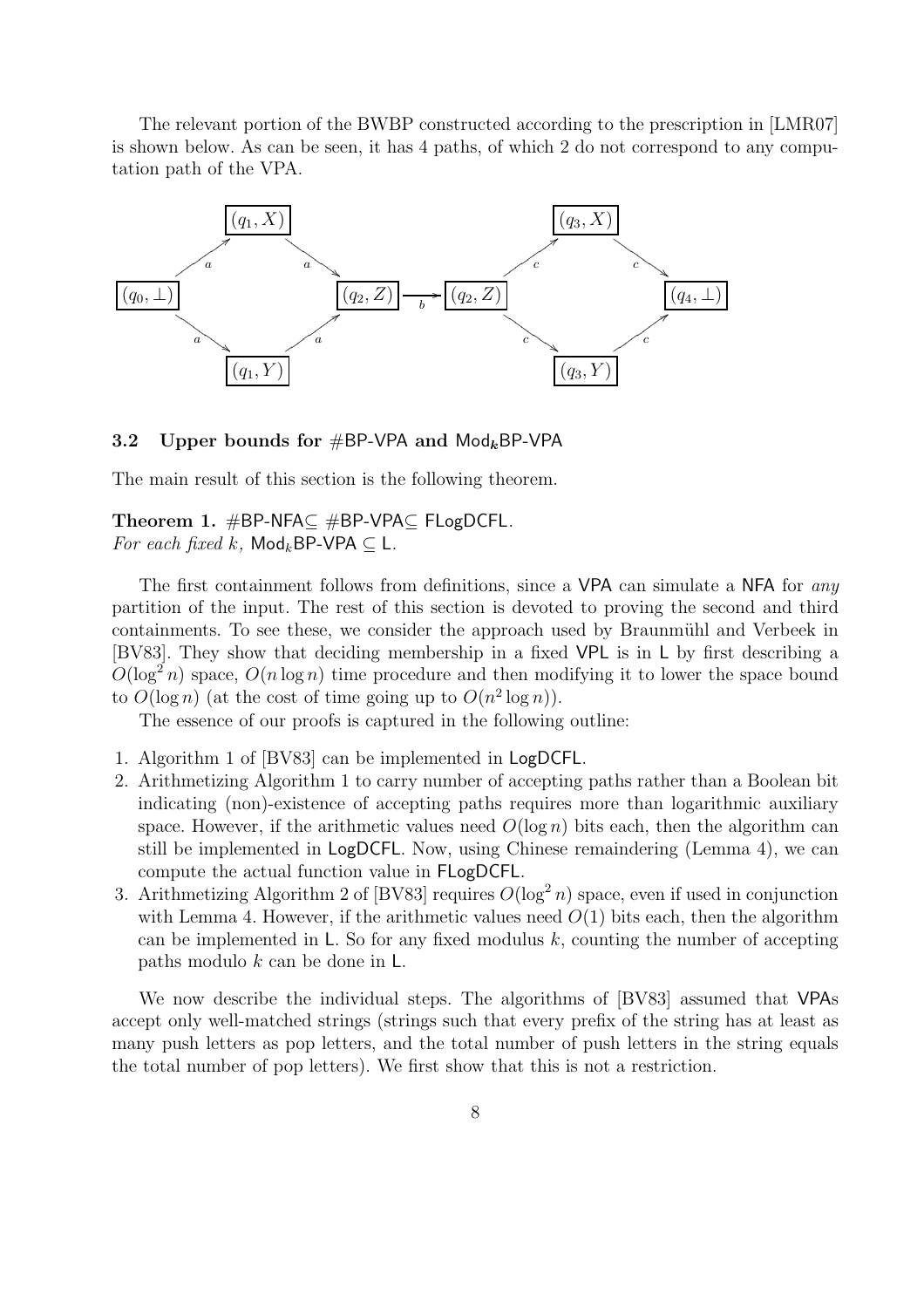**Lemma 5.** For every VPA M over alphabet  $\Delta$ , there is a corresponding VPA M' over an alphabet  $\Delta'$  and a TC<sup>0</sup> many-one reduction g such that for every  $x \in \Delta^*$ ,

1.  $\#acc_M(x) = \#acc_{M'}(q(x))$ , and 2.  $g(x)$  is well-matched.

*Proof.* Let  $M = (Q, \Delta, Q_{in}, \Gamma, \delta, Q_F)$ . The VPA  $M' = (Q', \Delta', Q'_{in}, \Gamma', \delta', Q'_F)$  is essentially the same as  $M$ . It has two new input symbols  $A, B$ , and a new stack symbol  $X$ . A is a push symbol on which  $X$  is pushed, and  $B$  is a pop symbol on which  $X$  is expected and popped. M' has a new state q' that is the only initial state. M' expects an input from  $A^*\Delta^*B^*$ . On the prefix of A's it pushes X's. When it sees the first letter from  $\Delta$ , it starts behaving like M. The only exception is when M performs a pop move on  $\perp$ , M' can perform the same move on  $\perp$  or on X. On the trailing suffix of B's it pops X's. It is straightforward to design  $\delta'$  from δ.

Let  $|x| = n$ . The  $TC^0$  circuit does the following. It counts the difference d between the number of push and pop symbols in  $A^n x$ . It then outputs  $y = A^n x B^d$ . By the way M' is constructed, it should be clear that  $\#acc_M(x) = \#acc_{M'}(y)$  and that M', on y, never pops on an empty stack. In fact  $y$  is well-matched.

We now give an overview of the first algorithm from [BV83], stating it as a LogDCFL procedure. We use the characterization of LogDCFL as languages accepted by polynomialtime DAuxPDA.

Lemma 6 (Algorithm 1 of [BV83]). Let  $M = (Q, \Delta, Q_{in}, \Gamma, \delta, Q_F)$  be a VPA accepting well-matched strings. Given an input string x, checking if  $x \in L(M)$  can be done in LogDCFL.

*Proof.* Let  $x_{ij} = x_{i+1}...x_j$  be a well-matched substring of the string x. (Define  $x_{ii} = \epsilon$ , the empty string.) Define a  $(|Q||T| \times |Q||T|)$ -dimensional matrix over 0, 1, where each row and column is indexed by a state-stacktop pair (surface configuration). The entry indexed by  $[(q, X), (q', X')]$  is 1 if and only if  $X = X'$  and M goes from surface configuration  $(q, X)$  to  $(q', X')$  while processing the string  $x_{ij}$ . We will call such a matrix the table  $T_{ij}$  corresponding to the string  $x_{ij}$ . M has an accepting run on the string x if and only if the  $[(q_0, \perp), (q, \perp)]$ -th entry is 1 for some  $q \in Q_F$  in the table corresponding to  $x_{0n}$ . Thus, it is sufficient to compute this table. However, in order to do so, we may have to compute many/all such tables.

We say that an interval  $r = [i, j]$  is valid if  $i \leq j$  and  $x_r$ , the string represented by the interval, is well-matched; otherwise it is said to be *invalid*. A *fragment* is a pair  $(r, \Lambda)$  where A is a pair  $(r', T')$ , r and r' are valid intervals, T' is a table. The fragments that arise in the algorithm satisfy the properties: (1) the interval  $r'$  is nested inside the interval  $r$ , and (2)  $T'$ is the table corresponding to the string  $x_{r'}$ , that is,  $T' = T_{r'}$ . For  $r = (i, j)$ ,  $\Lambda = (r', T')$  is trivial if  $r' = [l, l]$  where  $l = \lfloor (i + 2j)/3 \rfloor$  (and hence  $x_{r'} = \epsilon$ ), and T' is the identity table Id. The recursive procedure T takes a fragment  $(r, \Lambda)$  as an input and computes the table  $T_r$ , assuming that  $T' = T'_{r'}$  where r' is a valid interval nested inside r. The main call made to the procedure is  $([0, n], \Lambda)$  with trivial  $\Lambda$ .

The procedure T does the following: If the size of  $r - r'$  is at most 2, then it computes the table  $T_r$  immediately from  $\delta$  and  $T'$ . If the size of  $r - r'$  is more than 2, then it breaks r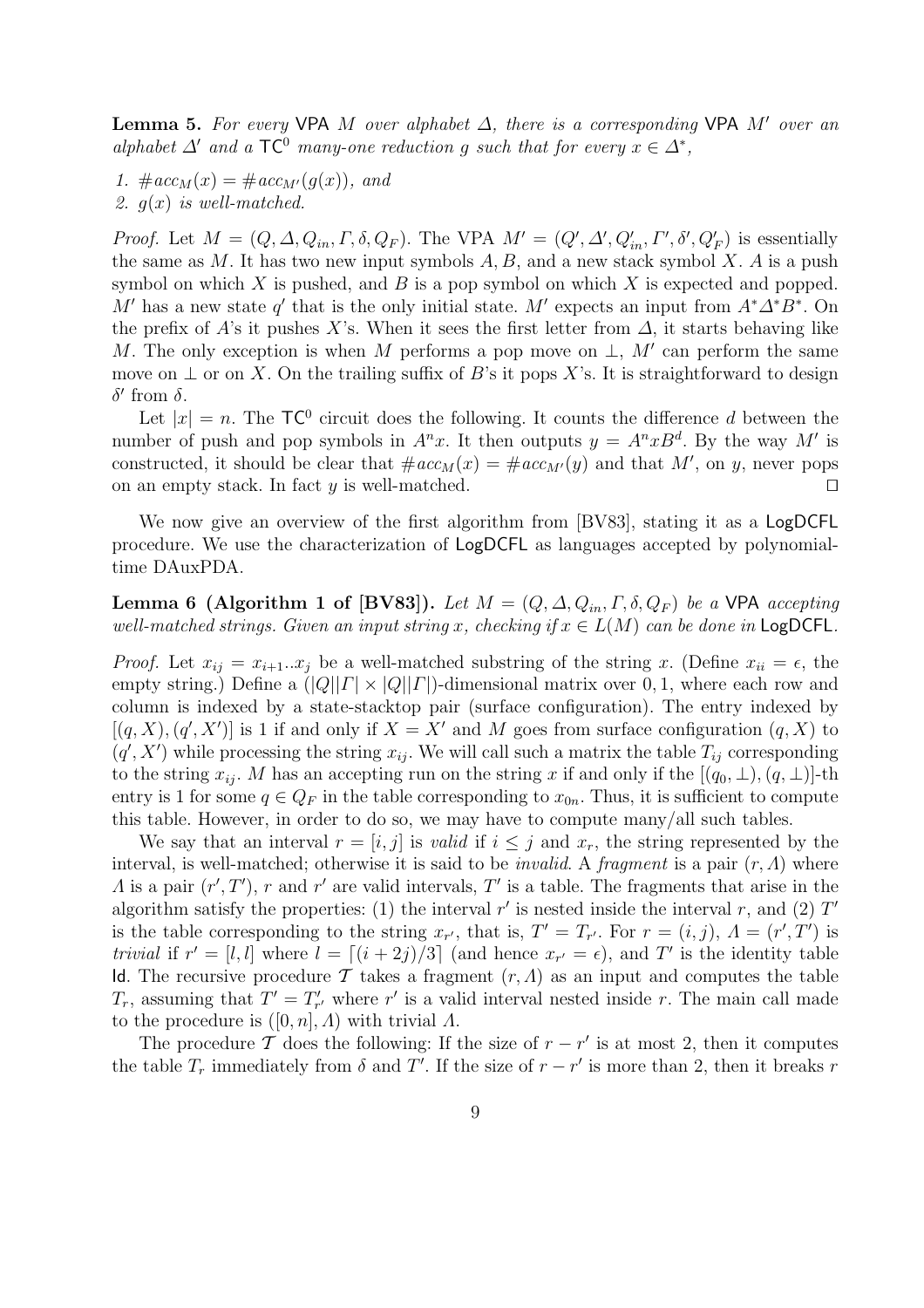into three valid intervals  $r_1, r_2, r - (r_1 \cup r_2)$ , where (1) the size of each of  $r_1, r_2, r - (r_1 \cup r_2)$ is small (in two stages, each subinterval generated will be at most three-fourth the size of  $(r - r')$ , (2) one of  $r_1, r_2$  completely contains r', (3)  $r_1, r_2$  are contiguous with  $r_1$  preceding r<sub>2</sub>. It then creates fragments  $(r_1, \Lambda_1)$  and  $(r_2, \Lambda_2)$  where  $\Lambda_1 = \Lambda$  and  $\Lambda_2$  is trivial if  $r_1$ contains r', and  $\Lambda_2 = \Lambda$  and  $\Lambda_1$  is trivial if  $r_2$  contains r'. Now it evaluates these fragments recursively to obtain the tables  $\mathcal{T}(r_1, \Lambda_1) = T_{r_1}, \ \mathcal{T}(r_2, \Lambda_2) = T_{r_2}$ , and obtains the table  $T_{r_3} = T_{r_1} \times T_{r_2}$ , where  $r_3 = r_1 \cup r_2$  and the  $\times$  represents Boolean matrix product. Setting  $\Lambda_3 = (r_3, T_{r_3})$ , it finally makes the recursive call  $\mathcal{T}(r, \Lambda_3)$  to compute  $T_r$ . In [BV83], it is shown that such fragments can always be defined and can be found deterministically and uniquely. (We will discuss the complexity of finding such fragments shortly.) It is also shown that the tables computed by above recursion procedure have the following property: for the table T corresponding to the interval  $r = [i, j]$ , the  $[(q, X), (q', X')]$ -th entry is 1 exactly when the machine has at least 1 path from  $(q, X)$  to  $(q', X')$  on string  $x_{ij}$ . This proof is by induction on the length of the intervals.

Note that the above procedure yields a  $O(\log n)$  depth recursion tree, with each internal node having three children corresponding to the three recursive calls made. The leaves of this recursion tree are disjoint effective intervals (for fragment  $(r, (r', T'))$ , the effective interval is  $r - r'$ ). As the main call is made to the fragment  $([0, n], \Lambda)$  with trivial  $\Lambda$ , the size of such a tree will be  $O(n)$ . Also note that the depth-first traversal of the recursion tree generated by the above procedure can be performed in LogDCFL. This is because the deterministic AuxPDA will stack one fragment (say  $(r_1, \Lambda_1)$ ) and process the other fragment  $(r_2, \Lambda_2)$  on the logspace work-tape. Once it finishes processing both these fragments, it will then have  $\Lambda_3$  on its work-tape and hence can start processing  $(r, \Lambda_3)$ . This amounts to a depth-first traversal of the recursion tree. As the size of the tree is of  $O(n)$ , the AuxPDA will run in time  $p(n)$  for some polynomial p, provided the selection of the subintervals  $r_1, r_2$  from  $(r, \Lambda)$  can be done on a logspace work-tape.

Now we describe a deterministic log space procedure to compute intervals  $r_1$  and  $r_2$ . Let  $r = [i, j]$  and  $r' = [i', j']$  be such that  $i \leq i' \leq j' \leq j$  and  $(r - r') > 2$ . Consider the larger of the two subintervals  $[i, i']$  and  $[j', j]$ . Break it into two equal size parts. Consider the part closer to  $r'$ . In this, find an index  $t$  such that the height of the stack of  $M$  just after reading  $x_t$  (denoted as  $h(t)$ ) is the lowest in that part. Now find two more points b, a such that  $h(b) = h(t) = h(a)$ , and the interval [b, a] is the maximal valid subinterval containing t and within  $[i, j]$ . Let  $r_1 = [b, t]$ ,  $r_2 = [t, a]$ . Observe that  $r_1$  and  $r_2$  are contiguous with  $r_1$ preceding  $r_2$ . Also, r' is fully contained inside either  $r_1$  or  $r_2$ . (Why? Consider the case when  $t \leq i' \leq j'$ , t was the lowest in the part preceding r', thus  $h(t) \leq h(i')$ . If  $a < j'$ , then by maximimality of [a, b],  $h(a + 1) < h(a) = h(t) \leq h(i')$ , and  $a + 1 \in [t + 1, j']$ . By choice of t,  $a + 1 > i'$ . Thus  $a + 1 \in r'$ , and  $h(a + 1) < h(i') = h(j')$ , contradicting the fact that r' is a valid interval. Hence it must be the case that  $t \leq i' \leq j' \leq a$ , and so  $r_2$  contains r'. The case when  $i' \leq j' \leq t$  is similar.)

It is easy to see that  $r - r_3$  is of size at most three-fourths the size of  $r - r'$ , and so is the interval that does not contain  $r'$  (either  $r_1$  or  $r_2$ ). The same may not be true of the third part; the subinterval which does not contain r', say  $r_b$ , can be as large as  $r - r'$ . But it is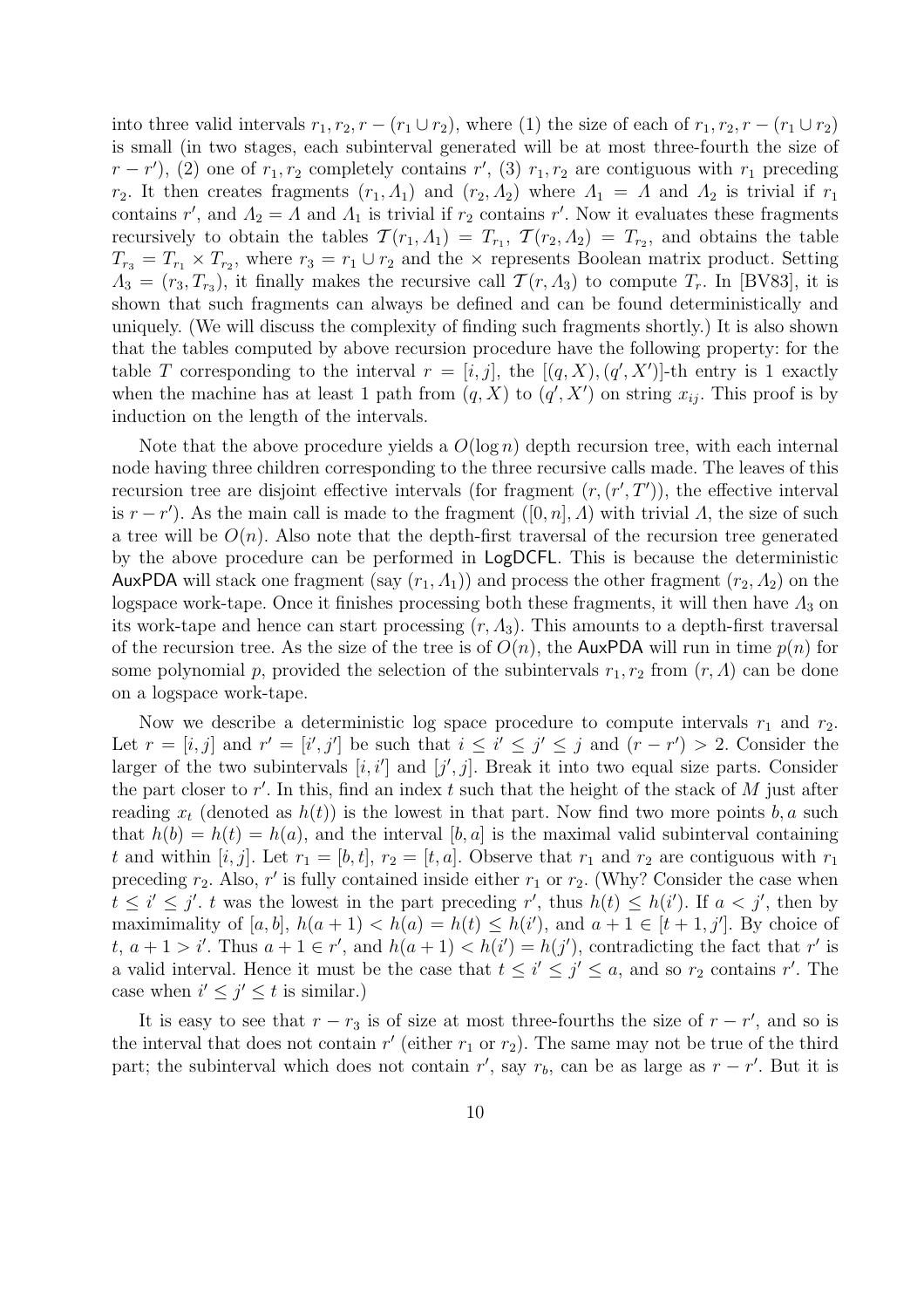easy to observe that at next step, this part will get tri-partitioned into intervals with sizes at most two-thirds the size of  $r_b$  each.

Once  $r_1, r_2$  are fixed, the three fragments can be found as described above. Thus, finding the three fragments essentially boils down to finding  $b, t, a$ . This can be done in  $TC^0$  for the input string x over pushdown alphabet  $\Delta$ , and hence in L.  $\Box$ 

Adaptation to arithmetic setting: To adapt this algorithm to the arithmetic setting, we now consider the tables that we defined in the proof of Lemma 6, and lift them over to N. Consider the fragment  $(r, \Lambda)$ , where  $\Lambda = (r', T')$ . The interval  $r'$  is a sub-interval of the interval r. Let  $u, v \in \Delta^*$  be such that  $x_r = ux_{r}$  (note that one of  $u, v, x_{r}$  can possibly be  $\epsilon$ ). The modifications to procedure T are as follows.

If  $|x_r| \leq 2$  (in this case A will be trivial), then the table  $T_r$  can be filled as follows: the  $[(q, X), (q', X')]$ -th entry will be set to k if  $X = X'$  and the machine M can start from surface configuration  $(q, X)$ , read  $x_r$ , and reach configuration  $(q', X')$  in exactly k ways. This can be filled by simply looking up the transition function  $\delta'$ . Thus at the base case, we can fill the tables.

If  $|x_r| > 2$  but  $|uv| \le 2$  (so  $\Lambda$  is not trivial), then assume that inductively, we have the table  $T'_{r'}$  computed correctly. Then set the  $[(q, X), (q', X)]$ -th entry of the table  $T_r$  as follows: If  $u$  and  $v$  are well-matched, then

$$
T_r^{[(q,X),(q',X)]} = \sum_{q_1,q_2 \in Q} \#[(q,X) \sim_u (q_1,X)] \cdot T_{r'}^{[(q_1,X),(q_2,X)]} \cdot \#[(q_2,X) \sim_v (q',X)] \tag{1}
$$

Otherwise it must be that  $u$  is a push letter and  $v$  is a pop letter. In this case,

$$
T_r^{[(q,X),(q',X)]} = \sum_{q_1,q_2 \in Q, Y \in \Gamma} \#[(q,X) \sim_u (q_1, Y)] \cdot T_{r'}^{[(q_1,Y),(q_2,Y)]} \cdot \#[(q_2, Y) \sim_v (q', X)] \tag{2}
$$

Both these cases can be combined into the following single equation:

$$
T_r^{[(q,X),(q',X)]} = \sum_{s_1,s_2 \in Q \times \Gamma} \#[(q,X) \leadsto_u s_1] \cdot T_{r'}^{[s_1,s_2,]} \cdot \#[s_2 \leadsto_v (q',X)]
$$
  
\n
$$
T_r^{[(q,X),(q',X')]} = 0
$$
\n
$$
(3)
$$

Since  $T'_{r'}$  is available through recursive computation, and since the other terms in these equations can be found from  $\delta$ ,  $\mathcal T$  can compute  $T_r$ .

For handling the case when  $|uv| > 2$ , we just redefine the x-operator as matrix multiplications over N. Let  $T_b$  denote the table corresponding to interval  $r_b$ , for  $b = 1, 2$ , where  $r_1$ and  $r_2$  are contiguous with  $r_1$  preceding  $r_2$ . Then the table  $T_3$  for  $r_3 = r_1 \cup r_2$  is given by  $T_3 = T_1 \times T_2$ ; that is,

$$
T_3^{[(q,X),(q',X')]}\n = \sum_{p,Y \in Q \times \Gamma} T_1^{[(q,X),(p,Y)]} \cdot T_2^{[(p,Y),(q',X')]}\n \tag{4}
$$

(Inductively, this sets an entry to be 0 if  $X \neq X'$ .)

Under this semantics for tables and  $\times$  operator, we can establish the following: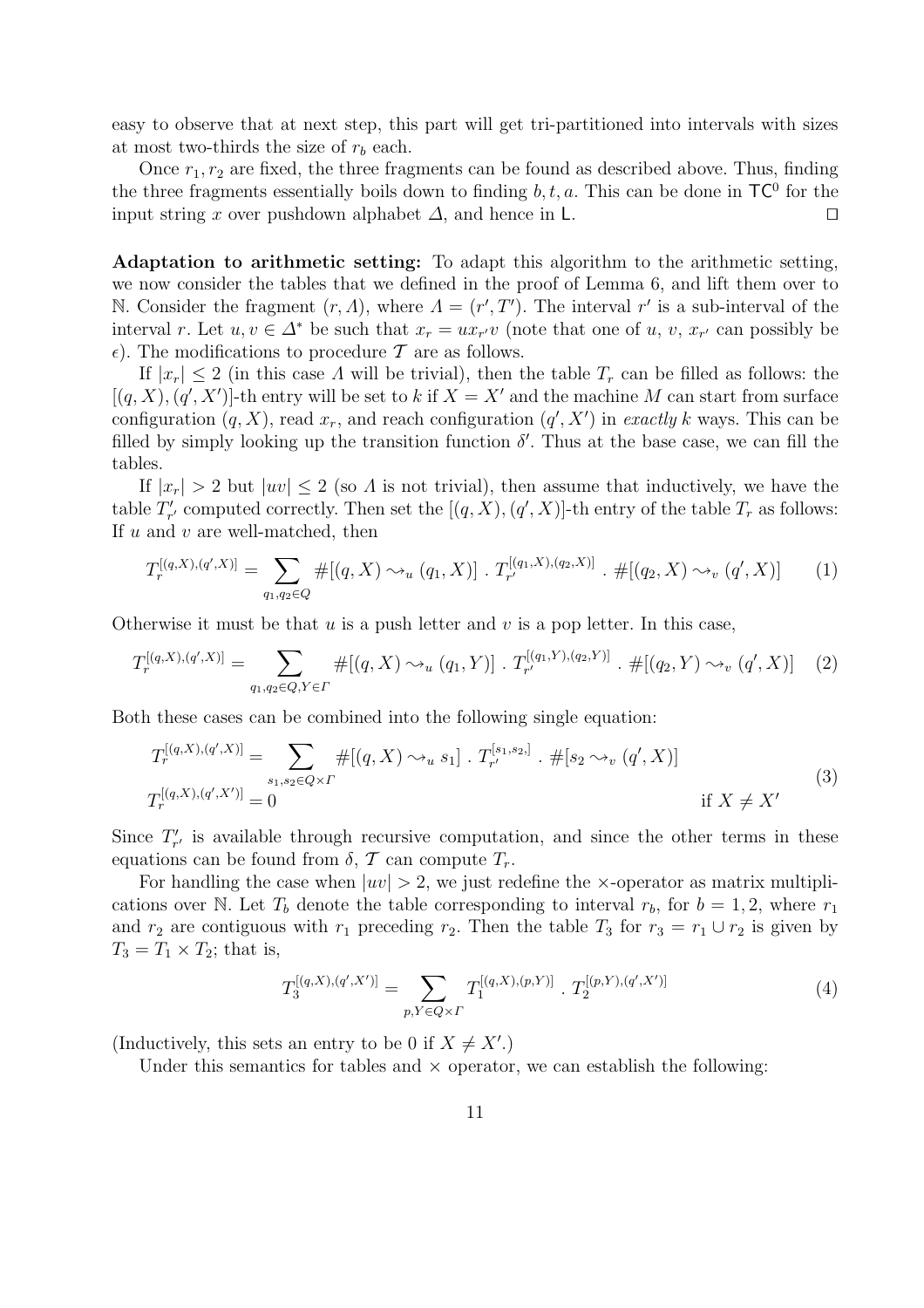*Claim.* For every interval  $r = [i, j]$  arising in the recursion tree on input  $([0, n], ([2n/3, 2n/3], \text{Id})),$ the  $[(q, X), (q', X')]$ -th entry of the table  $T_r$  computed by  $\mathcal T$  equals the number of distinct paths of M from  $(q, X)$  to  $(q', X)$  on string  $x_{ij}$ .

*Proof.* (of claim) The procedure  $\mathcal T$  processes intervals as fragments. The correctness proof proceeds by induction on the effective size of the interval; that is, for a recursive call on input  $(r, (r', T'))$ , we show by induction on the size of  $r - r'$  that if T' is correct for r', then  $\mathcal T$  returns the correct table for r.

The base case is when  $r - r'$  is an interval of size 2 or less. If  $|r'| = 0$ , then T computes  $T_r$  directly from  $\delta$  and so is correct. If  $r' \neq 0$ , then correctness follows from Equation 3.

For the inductive case, consider a fragment where  $|r - r'| > 2$ . T computes fragments  $(r_1, \Lambda_1)$  and  $(r_2, \lambda_2)$  and makes recursive calls. Assume that  $\{b, c\} = \{1, 2\}$  and that  $r_c$ contains r'. As argued in [BV83], the effective interval in fragment  $(r_c, \Lambda_c)$  is strictly smaller than  $|r-r'|$ , and so by induction, T correctly computes  $T_{r_c}$ .  $r_b$  has a trivial pair attached and may not be smaller. Assume for now that it is smaller, so by induction,  $\mathcal T$  correctly computes  $T_{r_b}$  as well. Now  $T_{r_3}$  is computed by Equation 4 which correctly combines paths over  $x_{r_1}$  and  $x_{r_2}$ . Finally, T is invoked with  $(r,(r_3,T_3))$ , and by induction, this call terminates with the correct value of  $T_r$ .

Suppose now that  $r_b$  is not smaller than  $r - r'$ . (This can happen, for instance, if  $r_c$ contains just r' and  $r_b$  is all the rest of r.) But then T, while processing  $(r_b, \Lambda_b)$ , makes calls with inputs  $(r_{bl}, \Lambda_{bl})$  where  $l \in \{1, 2\}$ , and each call has a smaller effective interval length. So  $T_{r_{b1}}$  and  $T_{r_{b2}}$  are computed correctly by induction, and  $T'' = T_{r_{b1} \cup r_{b2}}$  is obtained via Equation 4 which correctly combines paths. Then T is invoked with  $(r_b,(r_{b1} \cup r_{b2},T''))$ . By induction, this call terminates with the correct value of  $T_{r_2}$ . . The contract of the contract  $\Box$ 

The modified recursive procedure for computing the newly defined tables over N cannot directly be implemented in LogDCFL, because each entry of a table may need polynomially many bits. (The number of paths of a VPA on any string cannot exceed  $2^{O(n)}$ , so polynomially many bits suffice.) However, if we were to perform all the operations modulo small (logarithmically many bits) primes, then, analogous to Lemma 6, the modified procedure can be implemented in FLogDCFL. The fragments that get pushed on to the stack and processed on the work tape will have  $O(\log n)$ -bit representations owing to not only the indices of the intervals but also the tables. (In the previous case, the tables were of size  $O(1)$ .) This can be handled by an AuxPDA. If we do the above implementation for sufficiently many primes, then by Chinese Remaindering (Lemma 4) we will be able to recover the exact number in FL. Overall, we have that counting number of accepting paths in machine  $M$  over input  $x$ can be performed in  $FLFLogDCFL = FLogDCFL$ . In conjunction with Lemma 5, this shows the second containment of Theorem 1, namely #BP-VPA ⊆ FLogDCFL.

Counting modulo  $k$ , for fixed  $k$ : Now we come to the third containment of our theorem, namely,  $\text{Mod}_k$ BP-VPA  $\subseteq L$  for each fixed k. We appeal to the second algorithm of [BV83], that yields the following.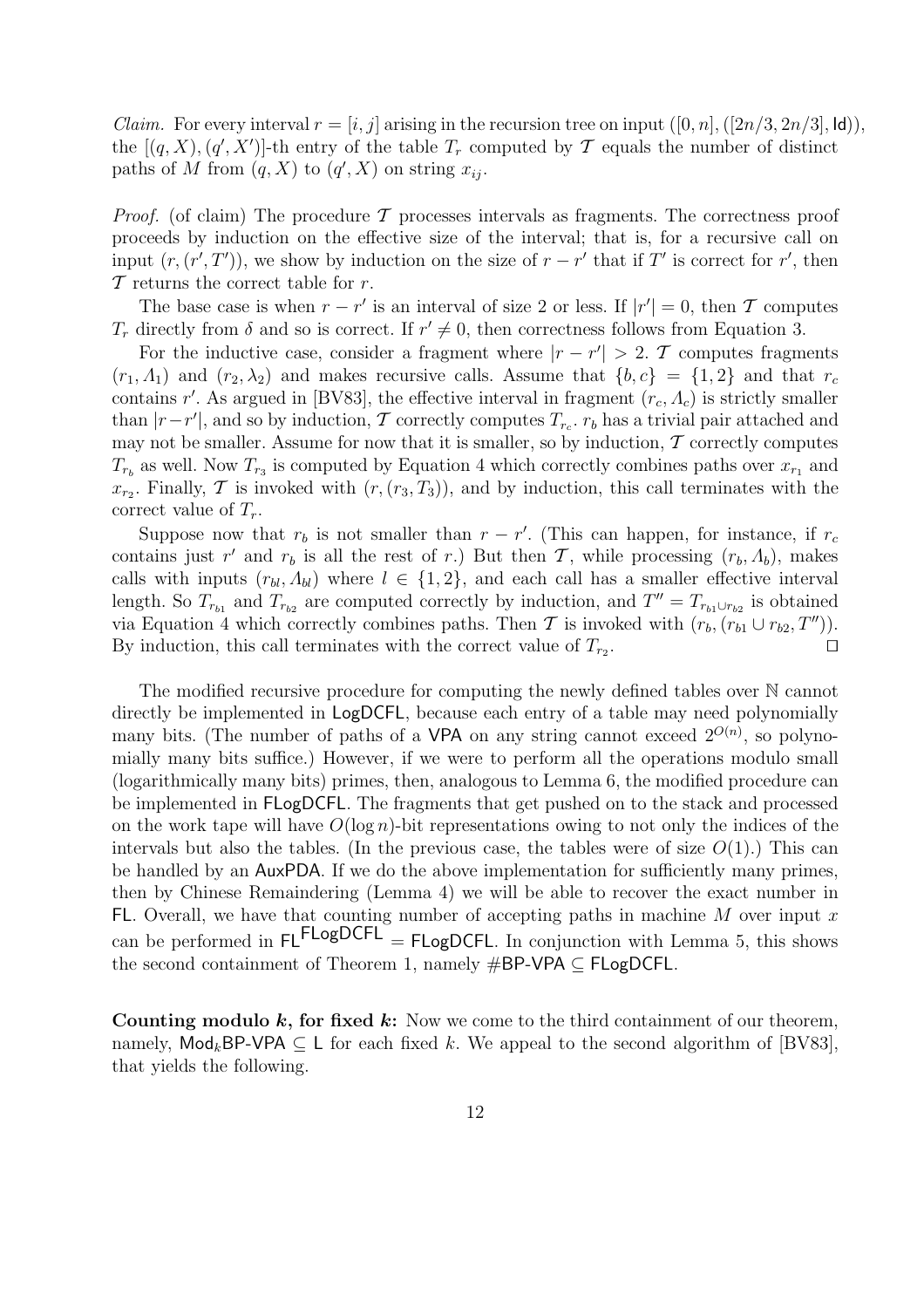Lemma 7 (Algorithm 2 of [BV83]). Let M be a VPA accepting well-matched strings over an alphabet  $\Delta$ . Given an input string x, checking if  $x \in L(M)$  can be done in L.

Instead of describing this algorithm and the modification required for our result, we directly describe the modified version.

It suffices to compute the table operations, as defined in Equations 1,2, and 4, modulo k. Hence, the tables will be of size  $O(|Q|^2 |T|^2 k) = O(1)$ . Thus the table size does not cause an increased space requirement.

Further, note that all the fragments need not be carried along explicitly. Just remembering the path in the recursion tree, and the tables for all nodes on the path, suffices. Say the recursion tree is labelled as follows: The three children of a node are called  $l, r, o$  to mean 'left', 'right' and 'other', for the recursive calls  $\mathcal{T}(r_1, \Lambda_1)$ ,  $\mathcal{T}(r_2, \Lambda_2)$ , and  $\mathcal{T}(r, \Lambda_3)$  respectively. Label a node by a string  $w \in \{l, r, o\}^*$  to denote the position of the node in the tree. (e.g label the leftmost leaf by  $l^d$  where d is depth of that leaf, label the root of the tree by  $\epsilon$ .) It is easy to see (and this was used in [BV83] to prove Lemma 7) that if one knows the label for a node, then reconstructing the intervals r,  $r'$  at this node from this label is possible in L. They also observed that computing the next label from the current node label can be done in L (in fact, it is easy to note that this can be done in  $TC^0$ .) Thus at any stage our algorithm needs to remember the label of the current node being processed, and appropriate tables. We already saw that the table size is  $O(1)$ . Our procedure needs to know at most one table (the table in the Λ part of the fragment) per node along the current path. As the depth of the recursion is bounded by  $O(\log n)$ , the depth of any node is also bounded  $O(\log n)$ . Thus, the label size, and the number of tables that need to be stored, are both at most  $O(\log n)$ for any node. Hence the procedure does not need to remember more than  $O(\log n)$  bits at any stage of the recursion.

## 4 Counting proof trees in log width formula

We show that the result of  $[IZ94]$ , asserting that log width formula capture  $NC^1$ , holds in the arithmetized setting as well. This result is crucial to obtain a connection between  $\#\text{NC}^1$  and  $\#$ sSC<sup>1</sup>(refer theorem 4).

#### Definition 3.

$$
\#F = \left\{ f : \{0,1\}^* \to \mathbb{N} \mid \begin{array}{c} f \text{ can be computed by a polynomial size formula} \\ over \{+, \times, 1, 0, x_i, \overline{x_i}\}. \end{array} \right\}
$$

$$
\#LWF = \left\{ f : \{0,1\}^* \to \mathbb{N} \mid \begin{array}{c} f \text{ can be computed by a polynomial size } O(\log n) \\ width \text{ formula over } \{+, \times, 1, 0, x_i, \overline{x_i}\}. \end{array} \right\}
$$

Theorem 2.  $\#LWF = \#F = \#NC^1$ 

*Proof.* Clearly,  $\#\textsf{LWF} \subseteq \#\textsf{F}$ . It follows from [BCGR92] (see also [All04]) that  $\#\textsf{F}$  is in  $\#\textsf{NC}^1$ . So we only need to show that  $\#\text{NC}^1$  is in  $\#\text{LWF}$ .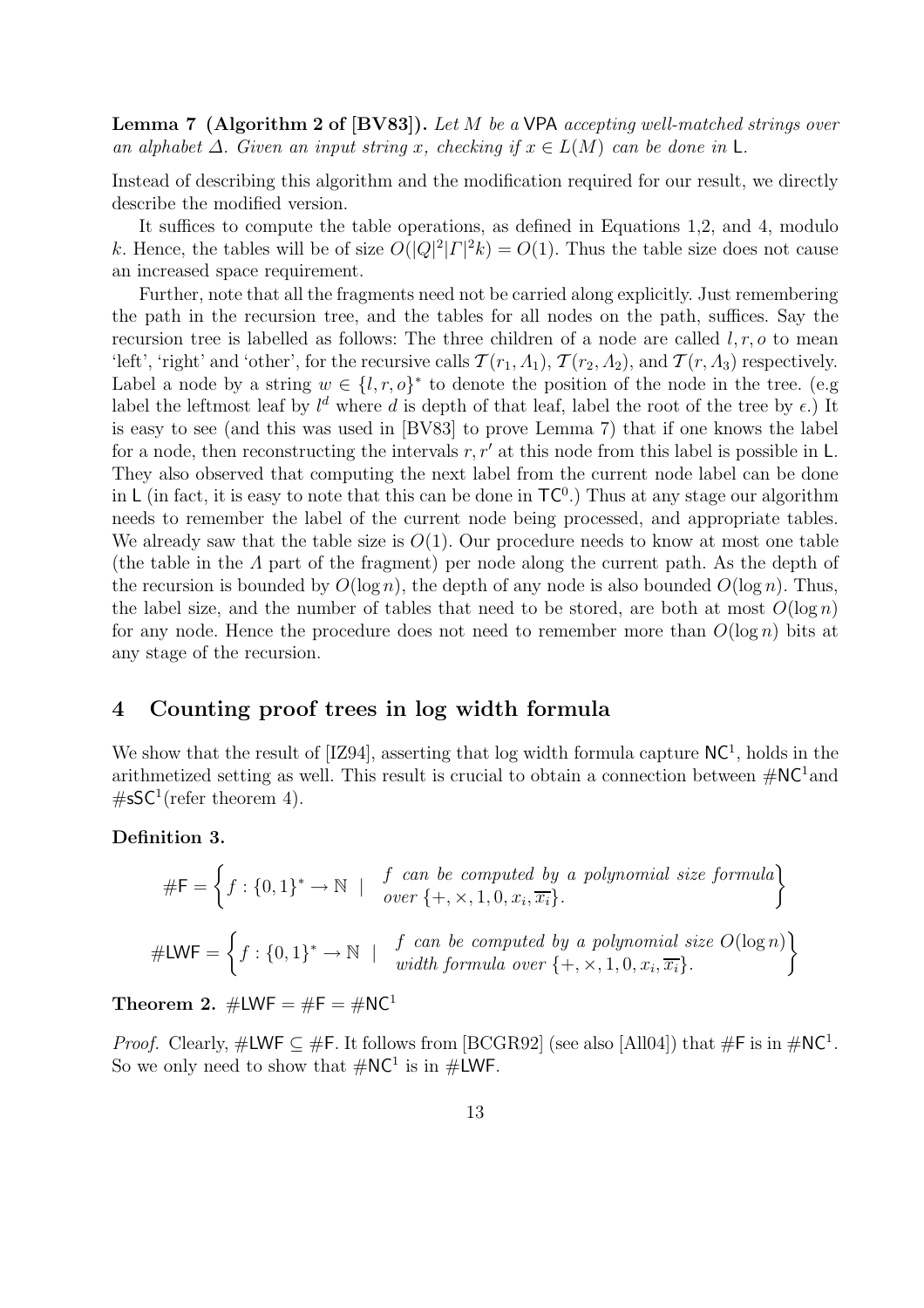Lemma 2 in [IZ94] establishes that  $NC^1 \subset LWF$ . Essentially, it starts with a  $O(\log n)$ depth formula (any  $NC<sup>1</sup>$  circuit can be expanded into a formula of polynomial size and  $O(\log n)$  depth), and staggers the computations at each level of the formula. In the process, the size blows up by a factor exponential in the original depth; this is still a polynomial. We observe that since no other structural changes are done, the reduction preserves proof trees.  $\square$ 

# 5 Polynomial degree small-width circuits and their arithmetization

We now consider arithmetization of  $SC<sup>i</sup>$  circuits.

A straightforward arithmetization of any Boolean circuit class over  $(\wedge, \vee, x_i, \overline{x_i}, 0, 1)$  is to replace each  $\vee$  gate by a + gate and each  $\wedge$  gate by a  $\times$  gate. In the case of  $SC^0$  (SC<sup>i</sup> in general), this enables the circuit to compute infeasible values (i.e exponential sized values), which makes the class uninteresting. Hence we propose bounded degree versions of these classes and then arithmetize them.

The degree of a circuit is the maximum degree of any gate in it, where the degree of a leaf is 1, the degree of an  $\vee$  or + gate is the maximum of the degrees of its children, and the degree of a  $\wedge$  or  $\times$  gate is the sum of the degrees of its children.

**Definition 4.**  $\mathsf{sSC}^i$  is the class of languages accepted by Boolean circuits of polynomial size,  $O(\log^n n)$  width and polynomial degree.

# $\mathsf{s}\mathsf{SC}^i$  is the class of functions computed by arithmetic circuits of polynomial size,  $O(\log^i n)$ width and polynomial degree. Equivalently, it is the class of functions counting the number of proof trees in an  $\mathsf{sSC}^i$  circuit.

$$
\mathsf{sSC} = \bigcup_{i \geq 0} \mathsf{sSC}^i \qquad \qquad \# \mathsf{sSC} = \bigcup_{i \geq 0} \# \mathsf{sSC}^i
$$

Note that SC circuits can have internal NOT gates as well; moving the negations to the leaves only doubles the width. However, when we restrict degree as in sSC, we explicitly disallow internal negations. The circuits have only AND and OR gates, and constants and literals appear at leaves.

It is known that polynomial-size circuits of polynomial degree, irrespective of width or depth, characterize LogCFL, which is equivalent to semi-unbounded log depth circuits  $SAC<sup>1</sup>$ , and hence is contained in  $NC^2$  [Sud78, Ruz80, Ven91]. This equivalence also holds in the arithmetic settings for  $\#$  and for Gap, see [Vin91,NR95,AJMV98]. Thus

**Proposition 1.** For all  $i > 0$ ,

1. sSC<sup>i</sup>  $\subseteq$  LogCFL

- 2.  $#$ sSC<sup>*i*</sup> ⊆  $#$ LogCFL
- 3. GapsSC<sup>*i*</sup> ⊂ GapLogCFL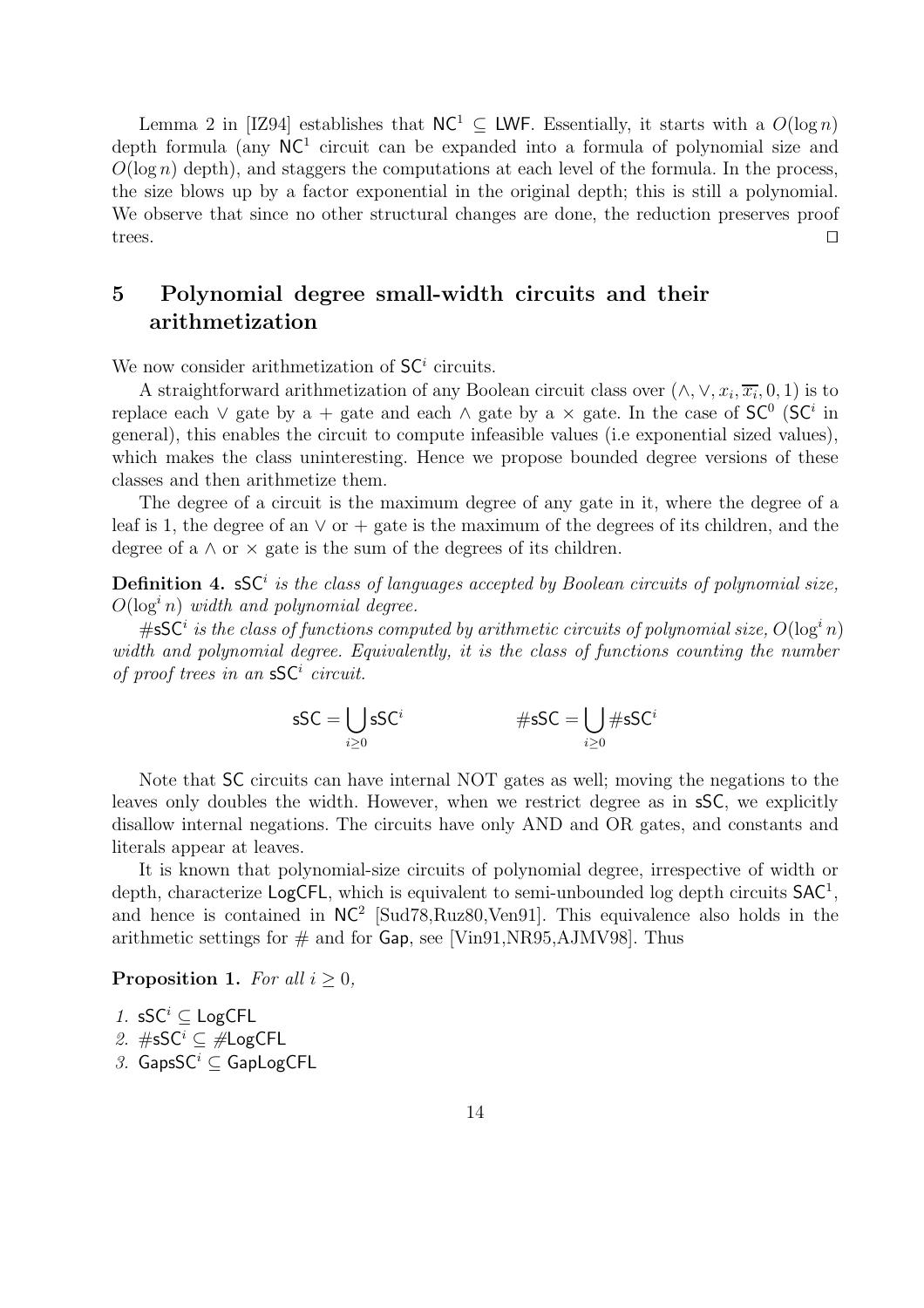Any branching program can be viewed as a skew circuit. A skew circuit's degree is bounded by its size. Thus BWBP is contained in  $\mathsf{sSC}^0$ . But  $\mathsf{SC}^0 = \mathsf{BWBP} = \mathsf{NC}^1$ . Thus

## Proposition 2.  $\mathsf{sSC}^0 = \mathsf{SC}^0 = \mathsf{NC}^1$ .

We do not know whether such an equality  $(SSC^i = SC^i)$  holds at any other level. If it holds for any  $i \geq 2$ , it would bring a larger chunk of SC into the NC hierarchy.

We now show that the individual bits of each  $\#$ s $C^i$  function can be computed in polynomial time using  $O(\log^{i+1} n)$  space. However, the Boolean circuits constructed may not have polynomial degree.

**Theorem 3.** For all  $i \geq 0$ ,  $\#$ sSC<sup>i</sup>  $\subseteq$  GapsSC<sup>i</sup>  $\subseteq$  SC<sup>i+1</sup>

*Proof.* We show how to compute  $\#$ sSC<sup>*i*</sup> in SC<sup>*i*+1</sup>. The result for Diff and hence Gap follows since subtraction can be performed in  $SC<sup>0</sup>$ .

Let  $f \in \#sSC^i$ . Let d be the degree bound for f. Then the value of f can be represented by at most  $d \in n^{O(1)}$  many bits. By the Chinese Remainder Theorem, f can be computed exactly from its residues modulo the first  $O(d^{O(1)})$  primes, each of which has  $O(\log d) = O(\log n)$ bits. These primes are small enough that they can be found in logspace. Further, due to [CDL01], the computation of f from its residues can also be performed in  $L = SC<sup>1</sup>$ ; see also [All01]. If the residues can be computed in  $SC^k$ , then the overall computation will also be in  $SC<sup>k</sup>$  because we can think of composing the computations in a sequential machine with a simultaneous time-space bound.

It thus remains to compute f mod p where p is a small prime. Consider a bottom-up evaluation of the  $\#$ s $C^i$  circuit, where we keep track of the values of all intermediate nodes modulo p. The space needed is log p times the width of the circuit, that is,  $O(\log^{i+1} n)$  space, while the time is clearly polynomial. Thus we have an  $SC^{i+1}$  computation.

In particular, bits of an  $\#sSC^0$  function can be computed in  $SC^1$ , which equals L. On the other hand, similar to the discussion preceding Proposition 2, we know that  $\#BWBP$  is contained in  $\#$ s $\mathsf{SC}^0$ . Thus

Corollary 1.  $FNC^1 \subset \#BWBP \subset \#sSC^0 \subset FL$ .  $GapNC^1 = GapBWBP \subseteq GapsSC^0 \subseteq FL$ .

We cannot establish any direct connection between  $\#S\mathsf{C}^0$  and  $\#NC^1$ . Thus this is potentially a fourth arithmetization of the Boolean class  $NC<sup>1</sup>$ , the other three being  $\#BWBP$ ,  $\#NC^1$ , and  $\#BP\text{-}VPA$ .

We also do not know whether  $\mathsf{S} \mathsf{C}^1$  properly restricts  $\mathsf{S} \mathsf{C}^1 = \mathsf{L}$ . Even if it does, it cannot fall below  $NC^1$ , since  $NC^1 = sSC^0$  (Proposition 2). We note that this holds in the arithmetic setting as well:

Theorem 4.  $\#\mathsf{NC}^1\subseteq\# \mathsf{sSC}^1$ .

*Proof.* From Theorem 2, we know that  $\#\text{NC}^1$  equals  $\#\text{LWF}$ . But an LWF has log width and has polynomial degree since it is a formula; hence  $\#\textsf{LWF}$  is in  $\#\textsf{sSC}^1$ . . The contract of  $\Box$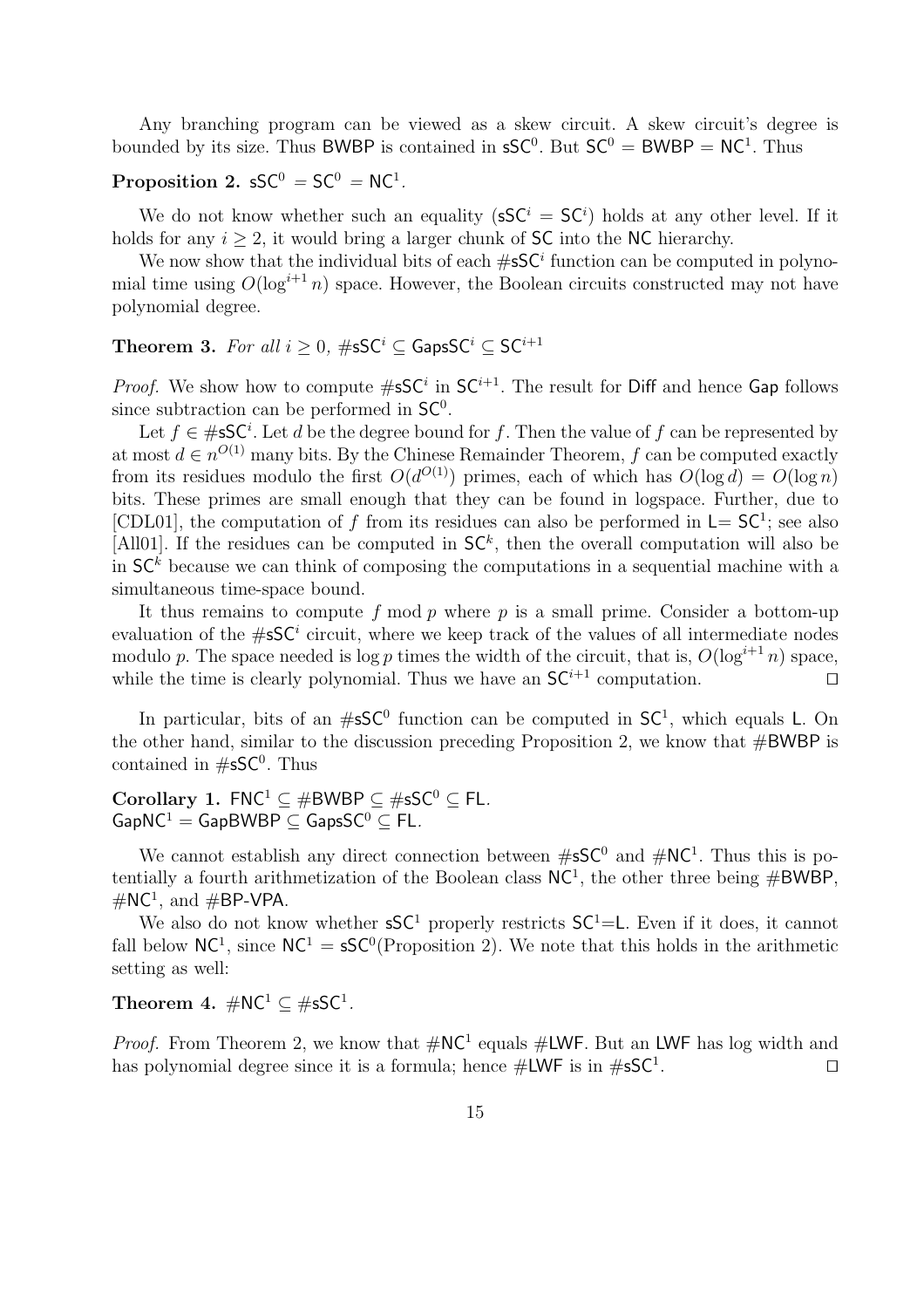Since the levels of  $SSC$  are sandwiched between  $NC<sup>1</sup>$  and  $LogCFL$ , both of which are closed under complementation, it is natural to ask whether the levels of sSC are also closed under complement. While we are as yet unable to show this, we show that for each i, co-sSC<sup>i</sup> is contained in  $\mathsf{sSC}^{2i}$ ; thus  $\mathsf{sSC}$  as a whole is closed under complement.

## **Theorem 5.** For each  $i \geq 1$ , co-sSC<sup>*i*</sup> is contained in sSC<sup>2*i*</sup>.

*Proof.* Consider the proof of closure under complement for  $\text{LogCFL}$ , from [BCD<sup>+</sup>89]. This is shown by considering the characterization of LogCFL as semi-unbounded log depth circuits, and applying an inductive counting technique to such circuits. Our approach for complementing  $\mathsf{sSC}^i$  is similar: use inductive counting as applied by [BCD<sup>+</sup>89]. However, one problem is that the construction of  $[BCD+89]$  uses monotone  $NC<sup>1</sup>$  circuits for threshold internally, and if we use these directly, the degree may blow up. So for the thresholds, we use the construction from [Vin96]. A careful analysis of the parameters then yields the result.

Let  $C_n$  be a Boolean circuit of length l, width  $w = O(\log^i n)$  and degree p. Without loss of generality, assume that  $C_n$  has only  $\vee$  gates at odd levels and  $\wedge$  gates at even levels. Also assume that all gates have fan in 2 or less. We construct a Boolean circuit  $C'_n$ , which computes  $\bar{C}_n$ .  $C'_n$  contains a copy of  $C_n$ . Besides, for each level k of  $C_n$ ,  $C'_n$  contains the gates  $cc(g|c)$  where g is a gate at level k of  $C_n$  and  $0 \le c \le w$ . These represent the conditional complement of g assuming the count at the previous level is  $c$ , and are defined as follows:

$$
cc(g|c) = \begin{cases} cc(a_1|c) \lor cc(a_2|c), & \text{if } g = a_1 \land a_2 \\ Th^c(b_1, \cdots, b_j), & \text{if } g = a_1 \lor a_2 \end{cases}
$$

where  $b_1, \dots, b_j$  range over all gates at the previous level except  $a_1$  and  $a_2$ .

 $C'_n$  also contains, for each level k of  $C_n$  and  $0 \le c \le w$ , the gates  $count(c, k)$ . These gates verify that the count at level  $k$  is  $c$ , and are defined as follows:

$$
count(c, k) = \begin{cases} Th1(c, k) \land \bigvee_{d=0}^{w} [count(d, k-1) \land Th0(c, k, d)] & \text{if } k > 0\\ 1 & \text{if } k = 0, c = \# \text{ of inputs with value 1 at level 0}\\ 0 & \text{otherwise} \end{cases}
$$

Th<sup>c</sup> is the c-threshold value of its inputs,  $Th1(c, k) = Th<sup>c</sup>$  of all original gates (gates from  $C_n$ ) at level k,  $Th0(c, k, d)$  is  $Th^{Z-c}$  of all  $cc(g|d)$  at level k where Z is the number of gates in  $C_n$  at level k. Finally, the output gate of  $C'_n$  is  $comp(g) = \bigvee_{c=0}^w Count(c, l-1) \wedge cc(g|c)$ , where g is the output gate of  $C_n$ , at level l. Correctness follows from the analysis in [BCD<sup>+</sup>89].

A crucial observation, used also in [BCD<sup>+</sup>89], is that any root-to-leaf path goes through at most two threshold blocks.

To achieve small width and small degree, we have to be careful about how we implement the thresholds. Since the inputs to the threshold blocks are computed in the circuit, we need monotone constructions. We do not know whether monotone  $NC<sup>1</sup>$  is in monotone  $\mathsf{sSC}^0$ , for instance. But for our purpose, the following is sufficient: Lemma 4.3 of [Vin96] says that any threshold on K bits can be computed by a monotone branching program (hence small degree) of width  $O(K)$  and size  $O(K^2)$ . This branching program has degree  $O(K)$ . Note that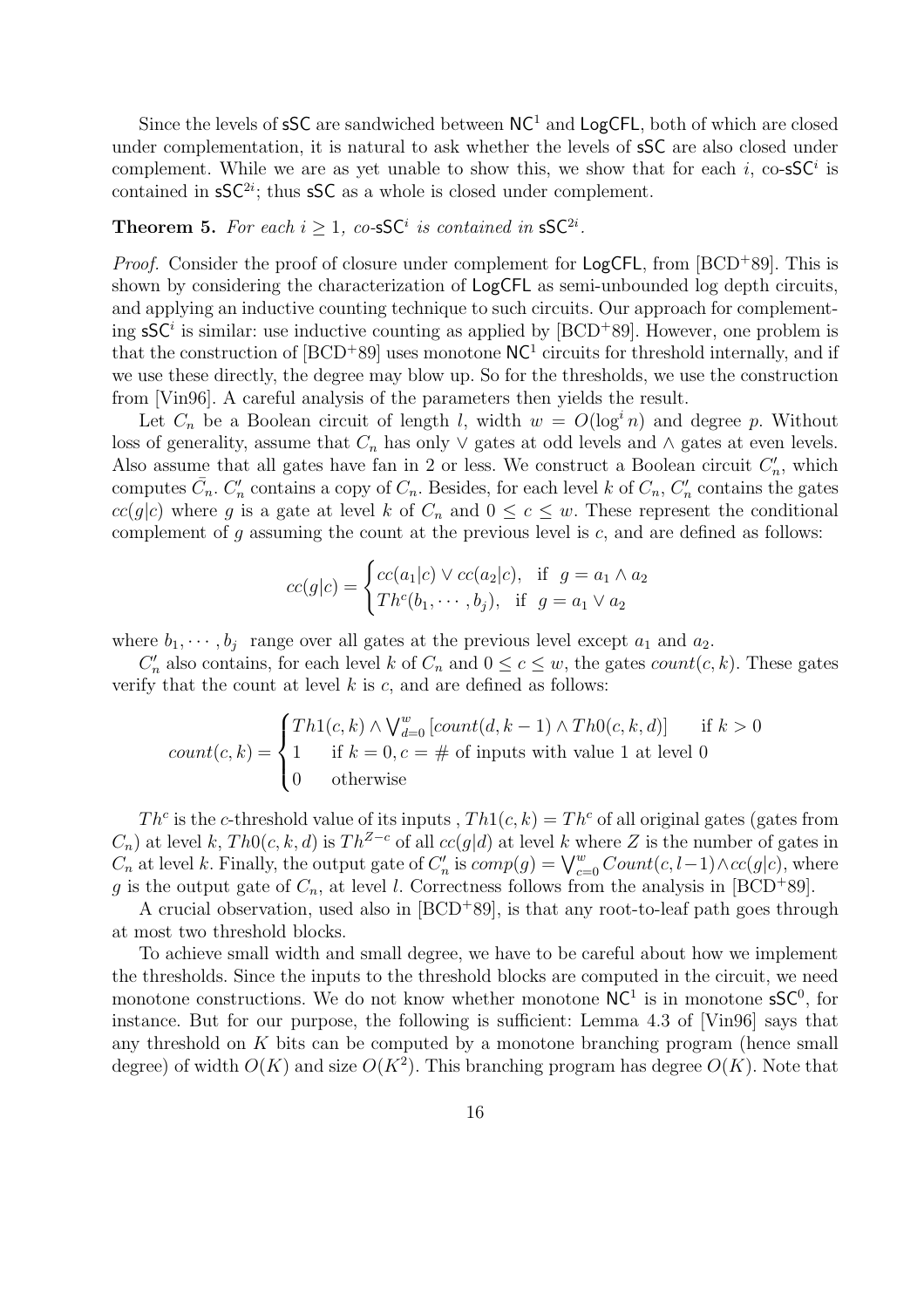the thresholds we use have  $K = O(w)$ . The threshold blocks can be staggered so that the  $O(w)$  extra width appears as an additive rather than multiplicative factor. Hence the width of  $C'_n$  is  $O(w^2)$ . (The conditional complement gates cause the increase in width; there are  $O(w^2)$  of them at each level.)

Let q be the degree of a threshold block;  $q = O(K) = O(w)$ . If the inputs to a threshold block come from computations of degree p, then the overall degree is pq. Since a  $cc(g|c)$  gate is a threshold block applied to gates of  $C_n$  at the previous level, and since these gates all have degree at most p, the  $cc(q|c)$  gate has degree at most pq.

Also, the degree of a  $count(c, k)$  gate is bounded by the sum of (1) the degree of a count(c, k – 1) gate, (2) the degree of a threshold block applied to gates of  $C_n$ , and (3) the degree of a threshold block applied to  $cc(g|c)$  gates. Hence it is bounded by  $p^{O(1)}w^{O(1)}l$ , where l is the depth of  $C_n$ . Thus, the entire circuit has polynomial degree.

## 6 Extensions and Closure Properties

In this section, we show that some closure properties that hold for  $\#\text{NC}^1$  and  $\#\text{BWBP}$ also hold for  $\#$ s $\mathsf{SC}^0$ . The simplest closures are under addition and multiplication, and it is straightforward to see that  $\#$ s $\mathsf{SC}^0$  is closed under these. The next are weak sum and weak product: add (or multiply) the value of a two-argument function over a polynomially large range of values for the second argument. (See [CMTV98,Vol99] for formal definitions.) A simple staggering of computations yields:

**Lemma 8.** For each  $i \geq 0$ , #sSC<sup>i</sup> is closed under weak sum and weak product.

#NC<sup>1</sup> and #BWBP are known to be closed under decrement  $f \ominus 1 = \max\{f - 1, 0\}$  and under division by a constant  $\lfloor \frac{f}{m} \rfloor$  $\lfloor \frac{L}{m} \rfloor$ . ([AAD00] credits Barrington with this observation for #NC<sup>1</sup> . See the appendix for detailed constructions.) We show that these closures hold for  $\#$ sSC<sup>0</sup> as well. The following property will be useful.

**Proposition 3.** For any f in  $\#$ s $\mathsf{SC}^0$  or  $\#$  $\mathsf{SC}^0$  or  $\#$ NC<sup>1</sup>, and for any constant m, the value f mod m is computable in  $FNC<sup>1</sup>$ .

*Proof.* Consider  $f \in \mathcal{H}NC^1$ . Note that, for a constant m, if  $a, b \in \{0, ..., m-1\}$ , then the values  $[(a + b) \mod m]$  and  $[(ab) \mod m]$  can be computed by an NC<sup>0</sup>circuit. Thus by induction on depth of f, [f mod m] can be computed in  $FNC<sup>1</sup>$ . Now consider  $f \in #SSC<sup>0</sup>$ . We will argue by induction on the depth of a circuit for f, that  $[f \mod m] \in sSC^0$ . The base case is obvious. If  $f = g + h$ , then by the induction hypothesis, g mod m, h mod m  $\in$  $\mathsf{sSC}^0 = \mathsf{NC}^1$ . Thus,  $(g \mod m + h \mod m) \mod m \in \mathsf{NC}^1 = \mathsf{sSC}^0$ . The case when  $f = gh$ is similar. Thus f mod  $m \in FNC^1$ . . The contract of the contract of the contract of the contract of the contract of the contract of the contract of the contract of the contract of the contract of the contract of the contract of the contract of the contract

**Lemma 9.**  $\#sSC^0$  is closed under decrement and under division by a constant m.

*Proof.* Consider  $f \in \#sSC^0$ , witnessed by an arithmetic circuit  $C_n$  of width w, length l and degree p. We note that the predicates  $[f > 0]$  and  $[f = 0]$  can be computed by unambiguous sSC<sup>0</sup> circuits (since  $\mathsf{sSC}^0 = \mathsf{NC}^1$ ). Also for a fixed m, (f mod m) can be computed in FNC<sup>1</sup>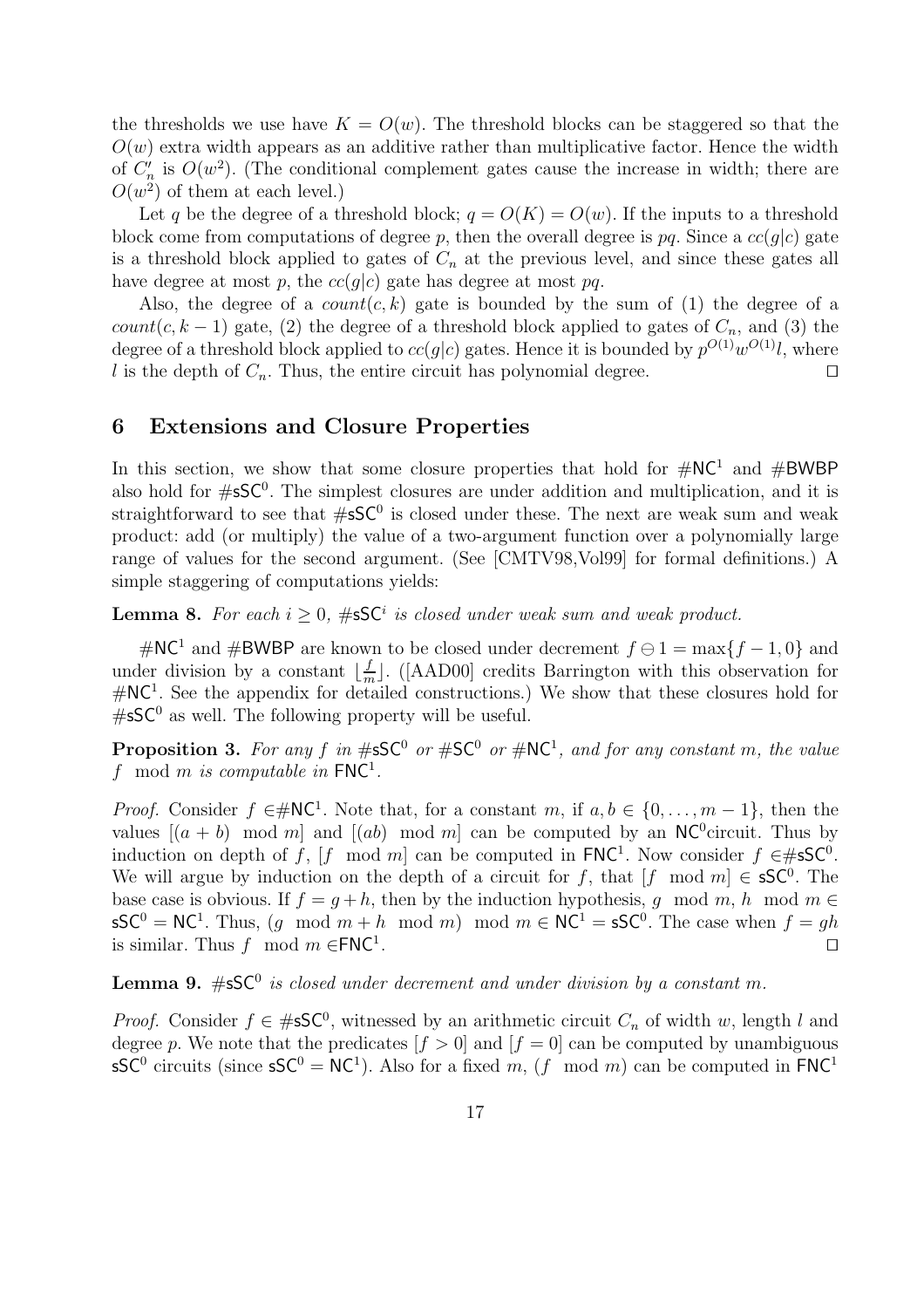(see Proposition 3). If g, h are in  $\#$ sSC<sup>0</sup>, then the functions  $t_1, t_2$  defined below can be computed in  $FNC^1$  and  $\#sSC^0$ .

$$
t_1 = \left\lfloor \frac{g \mod m + h \mod m}{m} \right\rfloor \qquad t_2 = \left\lfloor \frac{(g \mod m)(h \mod m)}{m} \right\rfloor
$$

f at level l is either  $q + h$  or  $qh$ . Let  $op \in \{\ominus 1, \text{div } m\}$ . The circuit for  $op(f)$  takes values of g and h from level  $(l-1)$  of  $C_n$ , and values of  $op(g)$  and  $op(h)$  that are inductively available at level  $(l-1)$ . Appropriate circuits (unambiguous sSC<sup>0</sup>circuits computing predicates  $[f > 0]$ ,  $[f = 0]$  or #sSC<sup>0</sup> circuits computing  $(g \mod m)$ ,  $(h \mod m)$ ,  $t_1, t_2$  for each gate at level l−1 are explicitly substituted, contributing a multiplicative factor for width  $O(w)$  and length  $O(l)$  to the constructed circuit.

When  $op = \bigoplus$ , we have

$$
(g+h) \ominus 1 = (g \ominus 1 + h) \times [g > 0] + (h \ominus 1) \times [g = 0]
$$
  

$$
gh \ominus 1 = [(g \ominus 1) \times h + h \ominus 1] \times [g > 0] \times [h > 0]
$$

When  $op = \text{div } m$ , we have

$$
\begin{aligned} \left\lfloor \frac{g+h}{m} \right\rfloor &= \left\lfloor \frac{g}{m} \right\rfloor + \left\lfloor \frac{h}{m} \right\rfloor + t_1\\ \left\lfloor \frac{gh}{m} \right\rfloor &= \left\lfloor \frac{g}{m} \right\rfloor \times h + \left\lfloor \frac{h}{m} \right\rfloor \times (g \mod m) + t_2 \end{aligned}
$$

The constructed arithmetic circuit for  $op(f)$  has width  $O(w^2)$  and length  $O(l^2)$ . Let  $p = deg(C_n), q_1 = max{deg([f > 0]), deg([f = 0])},$  and  $q_2 = max{deg(g \mod m), deg(h)}$ mod m),  $deg(t_1)$ ,  $deg(t_2)$ . Then the circuit for  $f \ominus 1$  has degree at most  $p + lq_1$ , while that for  $\lfloor \frac{f}{n} \rfloor$  $\frac{f}{m}$  has degree at most  $p + lq_2$ .

Thus we have  $op(f) \in \#sSC^0$ . . The contract of the contract of the contract of the contract of the contract of the contract of the contract of the contract of the contract of the contract of the contract of the contract of the contract of the contract

Another consequence of Proposition 3 can be seen as follows. We have three competing arithmetizations of the Boolean class  $NC^1$ :  $\#BWBP$ ,  $\#NC^1$  and  $\#sSC^0$ . (Until we can show that  $\#BP\text{-}VPA$  is at least in FL,  $\#BP\text{-}VPA$  cannot really be considered a natural arithmetization of  $NC<sup>1</sup>$ .) The most natural one is  $\# NC<sup>1</sup>$ , defined by arithmetic circuits. It contains  $#BWBP$ , which is contained in  $#SSC^0$ , though we do not know the relationship between  $\#\text{NC}^1$  and  $\#\text{sSC}^0$ . Applying a "> 0?" test to any yields the same class, Boolean NC<sup>1</sup>. We show here that applying a " $\equiv 0 \mod p$ " test to any of these arithmetic classes also yields the same language class, namely  $NC<sup>1</sup>$ .

## Theorem 6. For any fixed p,  $\text{Mod}_p\text{BWBP} = \text{Mod}_p\text{sSC}^0 = \text{Mod}_p\text{NC}^1 = \text{NC}^1$ .

*Proof.* From Proposition 3, for  $f \in \{\#sSC^0, \#BWBP, \#NC^1\}$ , and a constant m, the value  $[f(x) \mod m]$  can be computed in FNC<sup>1</sup>. Hence the predicate  $[f(x) \equiv 0 \mod m]$  can be computed in  $NC<sup>1</sup>$ . . Under the contract of the contract of the contract of the contract of the contract of the contract of the co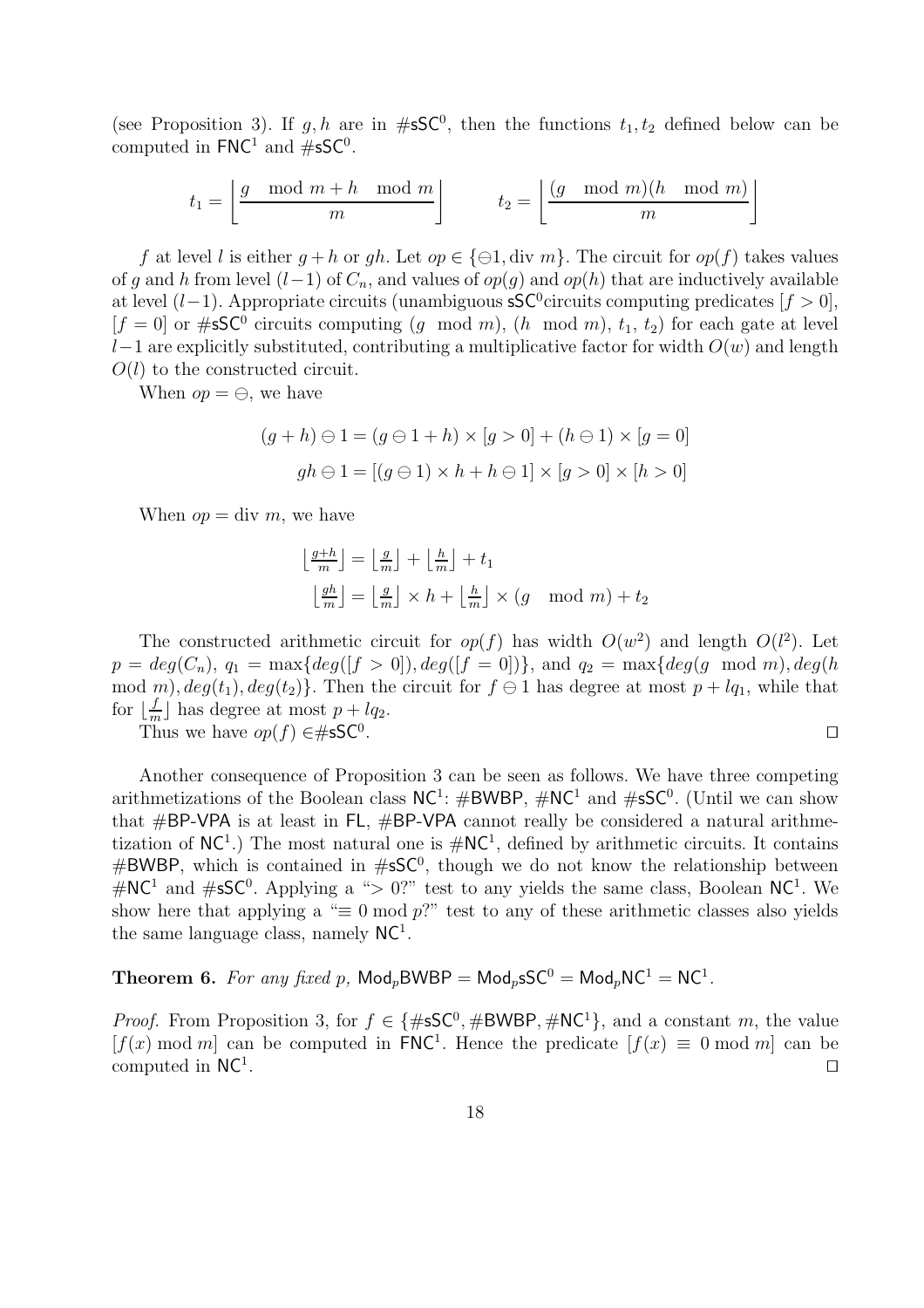There is another natural way to produce Boolean circuits from arithmetic circuits, by allowing the circuit to perform a "test for nonzero" operation. Such circuits, known as Arithmetic-Boolean circuits, were introduced by von zur Gathen, and have been studied extensively in the literature see e.g. [vzGS91,vzG93,BCGR92,All04]. We extend this a little further, by looking at bounded width restrictions.

**Definition 5.** Let  $C$  be any of the arithmetic circuit class studied above, then Arith-Bool  $\mathcal{C}$ , is defined to be the set of languages, which are accepted by circuits, with the following additional gates,

$$
test(f) = \begin{cases} 0 & \text{if } f = 0 \\ 1 & \text{otherwise} \end{cases} \qquad select(f_0, f_1, y) = \begin{cases} f_0 & \text{if } y = 0 \\ f_1 & \text{if } y = 1 \end{cases}
$$

where y is either a constant or a literal.

Assigning  $deg(selectric(f_0, f_1, y)) = 1 + max\{deg(f_0), deg(f_1)\}\$ and  $deg(test(f)) = deg(f)$ , we have the following,

**Lemma 10.** 1.  $Arith-Bool\#\mathsf{NC}^1 = \#\mathsf{NC}^1.[All04]$ 2.  $Arith-Bool\#BWBP = \#BWBP$ . 3. Arith-Bool# $\mathsf{sSC}^0 = \# \mathsf{sSC}^0$ 

*Proof.* 1 and 2 are straight forward. If  $f \in #S\mathsf{SC}^0$  then the predicate  $[f > 0]$  can be computed by an unambiguous skew-sSC<sup>0</sup>circuit. Now, given any Arith-Bool#sSC<sup>0</sup>circuit C of length l, starting from the bottom, replace every  $test(f)$  gate by the  $\mathsf{sSC}^0$  circuit which computes  $[f > 0]$ , and each select $(f_0, f_1, y)$  by the circuit  $\bar{y}f_0 + y.f_1$ . We also stagger the resulting circuit C', so that it has width  $5w$ , and length  $ll'$ , where  $l'$  is an upper bound on the length of the circuit for  $[f > 0]$ . It can also be seen that  $deg(C') \leq deg(f).q$ , where q is a polynomial upper bound on the degree of  $[f > 0]$ .

However, for the Gap classes, we do not have such a collapse. Analogous to the definitions of SPP and SPL, define a class  $SNC<sup>1</sup>$ : it consists of those languages L for which there is a GapNC<sup>1</sup> function  $f$  satisfying

$$
\forall x: \quad \begin{array}{l} x \in L \Longleftrightarrow f(x) = 1 \\ x \notin L \Longleftrightarrow f(x) = 0 \end{array}
$$

Then we have the following conditional result.

 ${\bf Lemma \ 11.} \ \textit{Arith-BoolGapNC^1} = {\sf GapNC^1} \textit{if and only if } {{\sf SNC^1}} = {\sf C}_={{\sf NC^1}}.$ 

*Proof.* If Arith-BoolGapNC<sup>1</sup>= GapNC<sup>1</sup>, then the characteristic functions of languages in  $C=NC<sup>1</sup>$  can be computed in  $GapNC<sup>1</sup>$ . (Put a single test operation above the circuit for the GapNC<sup>1</sup> function.) This implies that  $C=NC^1$  is in SNC<sup>1</sup>. Conversely, if  $SNC^1=C=NC^1$ , then any test operation can be performed in  $\text{GapNC}^1$ . Select can be implemented using test and arithmetic operations anyway.  $\Box$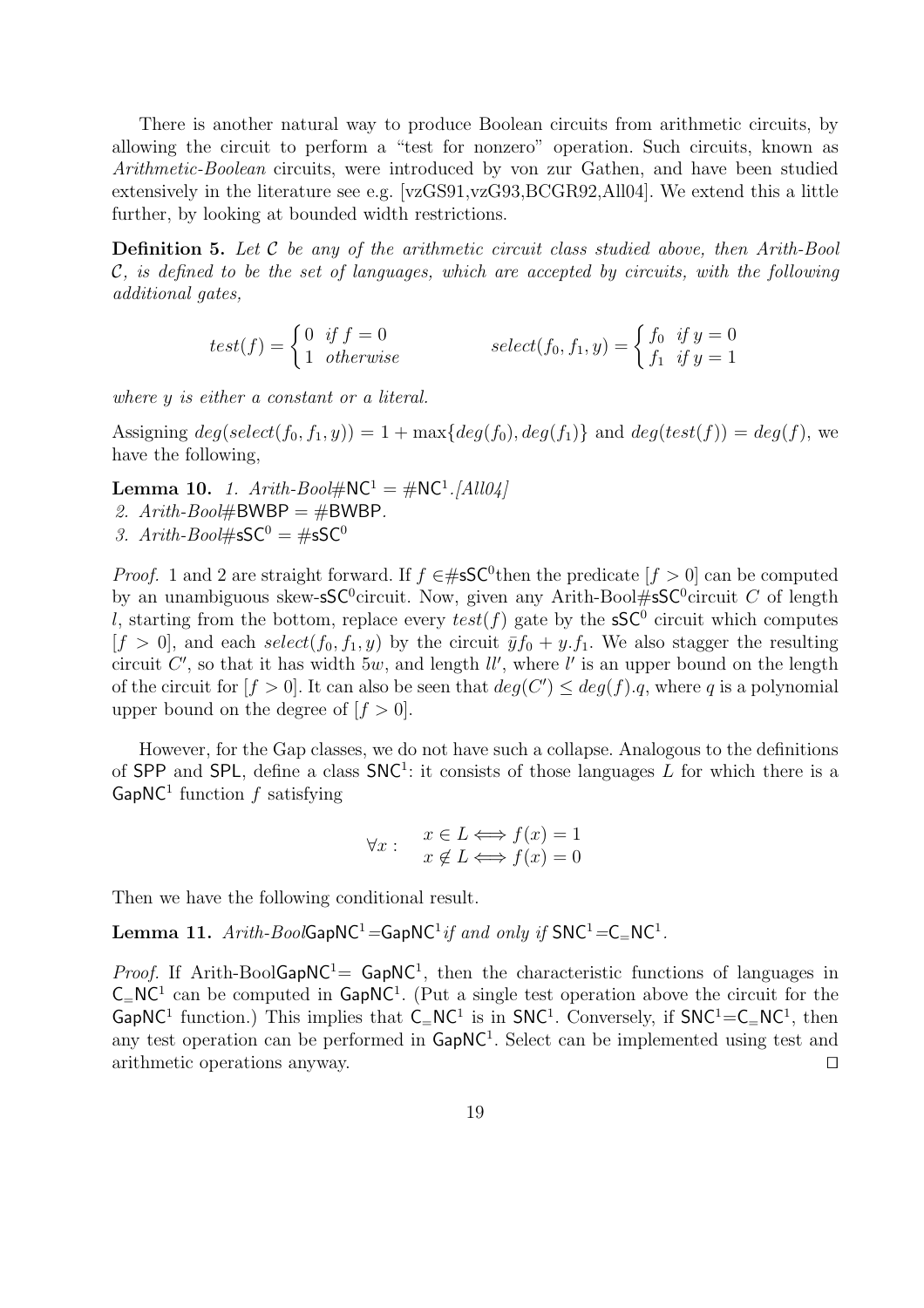## 7 Discussion

We have studied arithmetizations of some classes that are equivalent to  $NC<sup>1</sup>$  in the Boolean setting. Some interesting questions arise from our study.

- 1. Augmenting an NFA with a pushdown stack pushes up the class to LogCFL, which is powerful enough to contain all of NL. If the pushdown stack is restricted to be visible, then the Boolean complexity remains the same  $(NC^1)$ , but the arithmetic complexity is not yet clear. We have shown that it is upper bounded by FLogDCFL. We believe, however, that it is in fact within FL, and possibly coincides with either  $\#\text{NC}^1$  or  $\#\text{BWBP}$ ; a proof would probably need to carefully combine techniques from [Dym88] and [Bus87]. Settling this is an interesting question. In ongoing work [LMM07], some further extensions beyond VPA are shown to coincide with VPA in both Boolean and arithmetic settings.
- 2. A related question is: Is there some restriction on stack usage that will allow us to characterize L in the Boolean setting, and  $\#NC^1$  or FL in the arithmetic setting? Deterministic one-turn PDA do characterize L ([HL93], see also [Lan93,Mah07]), but for arithmetizing them we need a nondeterministic equivalent.
- 3. In the Boolean setting, exactly how much does the polynomial degree constraint restrict  $SC<sup>1</sup>$ ? In  $NC<sup>1</sup> \subseteq SC<sup>1</sup> \subseteq SC<sup>1</sup> = L$ , are any of the containments strict?
- 4. Are the levels of the sSC hierarchy closed under complement? We have only showed  $\mathrm{co}\text{-}\mathsf{s}\mathsf{SC}^{i} \subseteq \mathsf{s}\mathsf{SC}^{2i}.$
- 5. In the arithmetic setting, exactly where do the classes  $\#$ sSC<sup>0</sup> and  $\#$ sSC<sup>1</sup> lie? In particular, can we show that  $\#sSC^0$  equals  $\#NC^1$ , or that  $\#sSC^1$  is in FL? What closure properties do these arithmetic classes possess?

## References

- [AAD00] M. Agrawal, E. Allender, and S. Datta. On  $TC^0$ ,  $AC^0$ , and arithmetic circuits. *Journal of Computer and* System Sciences, 60(2):395–421, 2000.
- [AJMV98] E. Allender, J. Jiao, M. Mahajan, and V. Vinay. Non-commutative arithmetic circuits: depth reduction and size lower bounds. Theoretical Computer Science, 209:47–86, 1998.
- [AKMV05] R. Alur, V. Kumar, P. Madhusudan, and M. Viswanathan. Congruences for visibly pushdown languages. In 32nd International Colloquium on Automata, Languages, and Programming ICALP, 2005.
- [All01] E. Allender. The division breakthroughs. BEATCS: Bulletin of the European Association for Theoretical Computer Science, 74, 2001.
- [All04] E. Allender. Arithmetic circuits and counting complexity classes. In Jan Krajicek, editor, Complexity of Computations and Proofs, Quaderni di Matematica Vol. 13, pages 33–72. Seconda Universita di Napoli, 2004. An earlier version appeared in the Complexity Theory Column, SIGACT News 28, 4 (Dec. 1997) pp. 2-15.
- [AM04] R. Alur and P. Madhusudan. Visibly pushdown languages. In Symposium on Theory of Computing STOC, pages 202–211, 2004.
- [Bar89] David.A.Mix Barrington. Bounded-width polynomial-size branching programs recognize exactly those languages in NC<sup>1</sup>. Journal of Computer and System Sciences,  $38(1):150-164$ , 1989.
- [BCD<sup>+</sup>89] A. Borodin, S. Cook, P. Dymond, W. Ruzzo, and M. Tompa. Two applications of inductive counting for complementation problems. SIAM Journal of Computing, 18(3):559–578, 1989.
- [BCGR92] S. Buss, S. Cook, A. Gupta, and V. Ramachandran. An optimal parallel algorithm for formula evaluation. SIAM Journal on Computing, 21(4):755–780, 1992.
- [Bus87] S. Buss. The Boolean formula value problem is in ALOGTIME. In Symposium on Theory of Computing STOC, pages 123–131, 1987.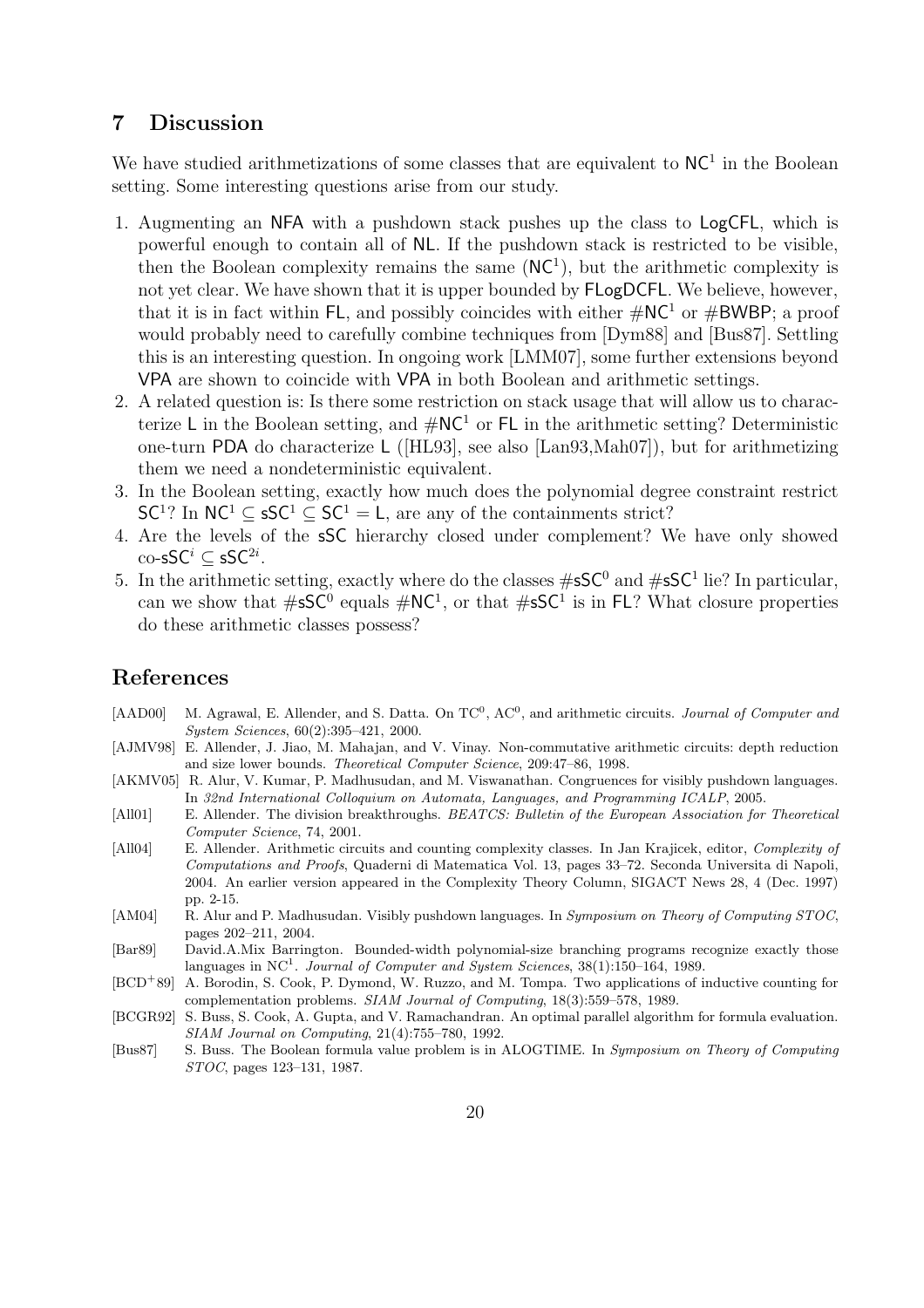- [BV83] B. Von Braunmuhl and R. Verbeek. Input-driven languages are recognized in  $\log n$  space. In Proc. Fundamentals of Computation Theory Conference, LNCS, pages 40–51, 1983.
- [CDL01] A Chiu, G Davida, and B Litow. Division in logspace-uniform NC<sup>1</sup>. RAIRO Theoretical Informatics and Applications, 35:259–276, 2001.
- [CMTV98] Hervé Caussinus, Pierre McKenzie, Denis Thérien, and Herbert Vollmer. Nondeterministic NC<sup>1</sup> computation. Journal of Computer and System Sciences, 57:200–212, 1998.
- [Coo71] S. Cook. Characterizations of pushdown machines in terms of time-bounded computers. Journal of Association for Computing Machinery, 18:4–18, 1971.
- [Coo79] Stephen A. Cook. Deterministic CFL's are accepted simultaneously in polynomial time and log squared space. In Symposium on Theory of Computing STOC, pages 338–345, 1979.
- [DC89] P.W. Dymond and S. Cook. Complexity theory of parallel time and hardware. Information and Computation, 80:205–226, 1989.
- [Dym88] Patrick W. Dymond. Input-driven languages are in log n depth. In Information Processing Letters, pages 26, 247–250, 1988.
- [FLR96] H. Fernau, Klaus-Jörn Lange, and Klaus Reinhardt. Advocating ownership. In V. Chandru and V Vinay, editors, Proc. 16th Foundations of Software Technology and Theoretical Computer Science Conference FST&TCS, LNCS 1180, pages 286–297. Springer, Dec. 1996.
- [HL93] Markus Holzer and Klaus-Jörn Lange. On the complexities of linear  $LL(1)$  and  $LR(1)$  grammars. In  $FCT$ '93: Proceedings of the 9th International Symposium on Fundamentals of Computation Theory, pages 299–308, London, UK, 1993. Springer.
- [IZ94] Sorin Istrail and Dejan Zivkovic. Bounded width polynomial size Boolean formulas compute exactly those functions in  $AC^0$ . Information Processing Letters, 50:211-216, 1994.
- [Joh90] David S. Johnson. A catalog of complexity classes. In Jan van Leeuwen, editor, Handbook of Theoretical Computer Science, Volume A: Algorithms and Complexity (A), pages 67–161. 1990.
- [Lan93] Klaus-Jörn Lange. Complexity and structure in formal language theory. In Structure in Complexity Theory Conference, pages 224–23, 1993.
- [LMM07] Nutan Limaye, Meena Mahjaan, and Antoine Meyer. Generalizations of visibly pushdown languages and their complexity. manuscript, 2007.
- [LMR07] Nutan Limaye, Meena Mahajan, and B V Raghavendra Rao. Arithmetizing classes around NC<sup>1</sup> and l. In STACS '07: Proceedings of the 24th Annual Symposium on Theoretical Aspects of Computer Science, LNCS 4393, pages 477–488. Springer, 2007.
- [Mah07] Meena Mahajan. Polynomial size log depth circuits: between NC<sup>1</sup> and AC<sup>1</sup>. BEATCS: Bulletin of the European Association for Theoretical Computer Science, 91, 2007.
- [Meh80] K. Mehlhorn. Pebbling mountain ranges and its application to DCFL-recognition. In Proc. of 7th International Colloquium on Automata, Languages, and Programming ICALP, pages 422–432, 1980.
- [Nis94] Noam Nisan. RL ⊆ SC. Computational Complexity, 4(11):1–11, 1994.
- [NR95] Rolf Niedermeier and Peter Rossmanith. Unambiguous auxiliary pushdown automata and semiunbounded fan-in circuits. Information and Computation, 118(2):227–245, 1995.
- [Ruz80] W.L. Ruzzo. Tree-size bounded alternation. Journal of Computer and System Sciences, 21:218–235, 1980.
- [Sud78] I. Sudborough. On the tape complexity of deterministic context-free language. Journal of Association of Computing Machinery, 25(3):405–414, 1978.
- [Ven91] H. Venkateswaran. Properties that characterize LogCFL. Journal of Computer and System Sciences, 42:380–404, 1991.
- [Vin91] V Vinay. Counting auxiliary pushdown automata and semi-unbounded arithmetic circuits. In Proceedings of 6th Structure in Complexity Theory Conference, pages 270–284, 1991.
- [Vin96] V Vinay. Hierarchies of circuit classes that are closed under complement. In CCC '96: Proceedings of the 11th Annual IEEE Conference on Computational Complexity, pages 108–117, Washington, DC, USA, 1996. IEEE Computer Society.
- [Vol99] H. Vollmer. Introduction to Circuit Complexity: A Uniform Approach. Springer-Verlag New York Inc., 1999.
- [vzG93] Joachim von zur Gathen. Parallel linear algebra. In J. H. Reif, editor, Synthesis of Parallel Algorithms, pages 573–617. Morgan Kaufmann, 1993.
- [vzGS91] Joachim von zur Gathen and Gadiel Seroussi. Boolean circuits versus arithmetic circuits. Information and Computation, 91(1):142–154, 1991.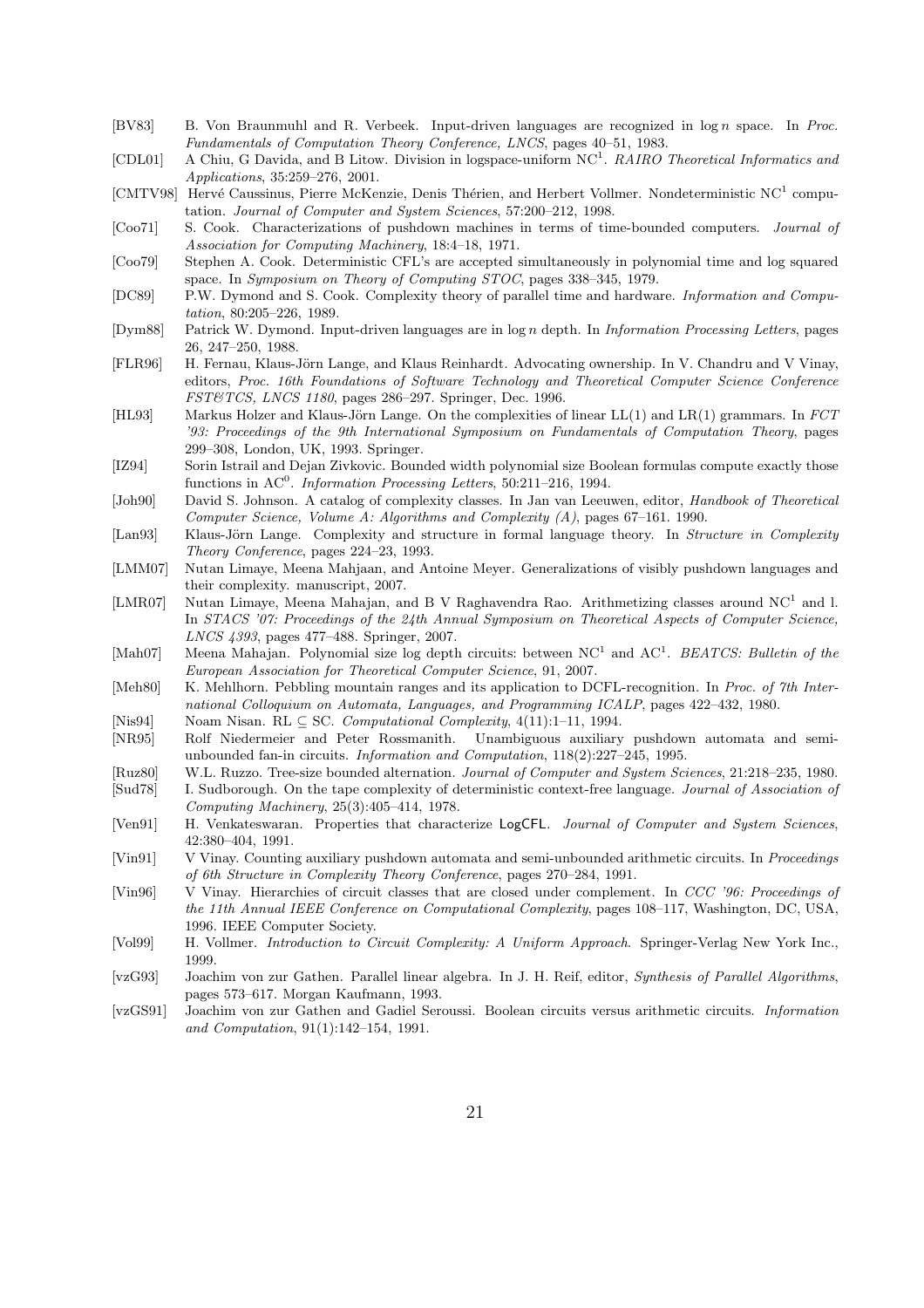## Appendix

#NC<sup>1</sup> and #BWBP are known to be closed under decrement  $f \ominus 1 = \max\{f - 1, 0\}$  and under division by a constant  $\lfloor \frac{f}{n} \rfloor$  $\frac{f}{m}$ . In [AAD00], this observation for  $\#\text{NC}^1$  is credited to Barrington. However, we have not seen a published proof, so for completeness, we give details here.

We will repeatedly use the following fact:

Proposition 4 (Barrington [Bar89], see also [CMTV98]). For any f in #BWBP or #NC<sup>1</sup>, the predicates  $[f(x) = 0]$  and  $[f(x) > 0]$  are in #BWBP and #NC<sup>1</sup>. That is, they can be computed by 0-1 valued arithmetic branching programs / circuits.

*Proof.* Start with  $f \in #NC^1$ . By replacing + by  $\vee$  gates and  $\times$  by  $\wedge$  gates, we can see that the predicates  $[f > 0]$  and  $[f = 0]$  are in NC<sup>1</sup>. By [Bar89], these predicates can be computed by deterministic branching programs. The #BWBP functions computed by these programs are thus 0-1 valued, as desired. Since  $\#\text{BWBP} \subseteq \#\text{NC}^1$ , the predicates also have 0-1 valued  $\#\mathsf{NC}^1$  circuits. circuits.  $\square$ 

**Lemma 12.** The classes  $\#\text{NC}^1$  and  $\#\text{BWBP}$  are closed under decrement and division by a constant m.

*Proof.* Let  $f \in \mathcal{H}$  NC<sup>1</sup>. First consider decrement. We show that  $f \ominus 1 = \max\{f(x) - 1, 0\} \in$  $\#\mathsf{NC}^1$  by induction on depth of the circuit. The base case, when depth is zero, is straightforward:  $f \ominus 1 = 0$ . Now consider a circuit of depth d computing f, f is either  $q + h$  or gh for some q, h computed at depth  $d-1$ .

$$
(g+h) \ominus 1 = (g \ominus 1 + h) \times [g > 0] + (h \ominus 1) \times [g = 0]
$$
  

$$
(gh) \ominus 1 = [(g \ominus 1) \times h + h \ominus 1] \times [g > 0] \times [h > 0]
$$

By induction and using Proposition 4, it follows that  $f \ominus 1 \in \text{HNC}^1$ .

Next consider division: we want to show  $\lfloor \frac{f}{m} \rfloor$  $\frac{f}{m}$   $\in \#NC^1$ . Note that

$$
\left\lfloor \frac{g+h}{m} \right\rfloor = \left\lfloor \frac{g}{m} \right\rfloor + \left\lfloor \frac{h}{m} \right\rfloor + \left\lfloor \frac{g \mod m + h \mod m}{m} \right\rfloor
$$

$$
\left\lfloor \frac{gh}{m} \right\rfloor = \left\lfloor \frac{g}{m} \right\rfloor h + g \mod m \left\lfloor \frac{h}{m} \right\rfloor + \left\lfloor \frac{(a \mod m)(b \mod m)}{m} \right\rfloor
$$

Now the required result follows from Proposition 3, using induction on depth.

In the case of #BWBP, we use induction on the length of the program. Let  $f \in \#BWBP$ . Let w be the width and  $l$  be the length of the branching program  $P$  for  $f$ . We assume without loss of generality that all the edges in any one layer are labeled by the same variable (or a constant). The base case is branching programs of length one, in which case  $f \ominus 1$  and  $\lfloor \frac{f}{m} \rfloor$ are trivially 0, since  $f \in \{0, 1\}$ . Assume that for all branching programs P' with length at most  $l-1, \#P' \ominus 1$  and  $\lfloor \frac{\#P'}{m} \rfloor$  $\frac{eP'}{m}$  are in #BWBP. Let P be a length l branching program. Let  $S = \{v_1, v_2, \ldots, v_w\}$  be the nodes at level  $l-1$  of P. We also denote by  $v_i$  the value of the